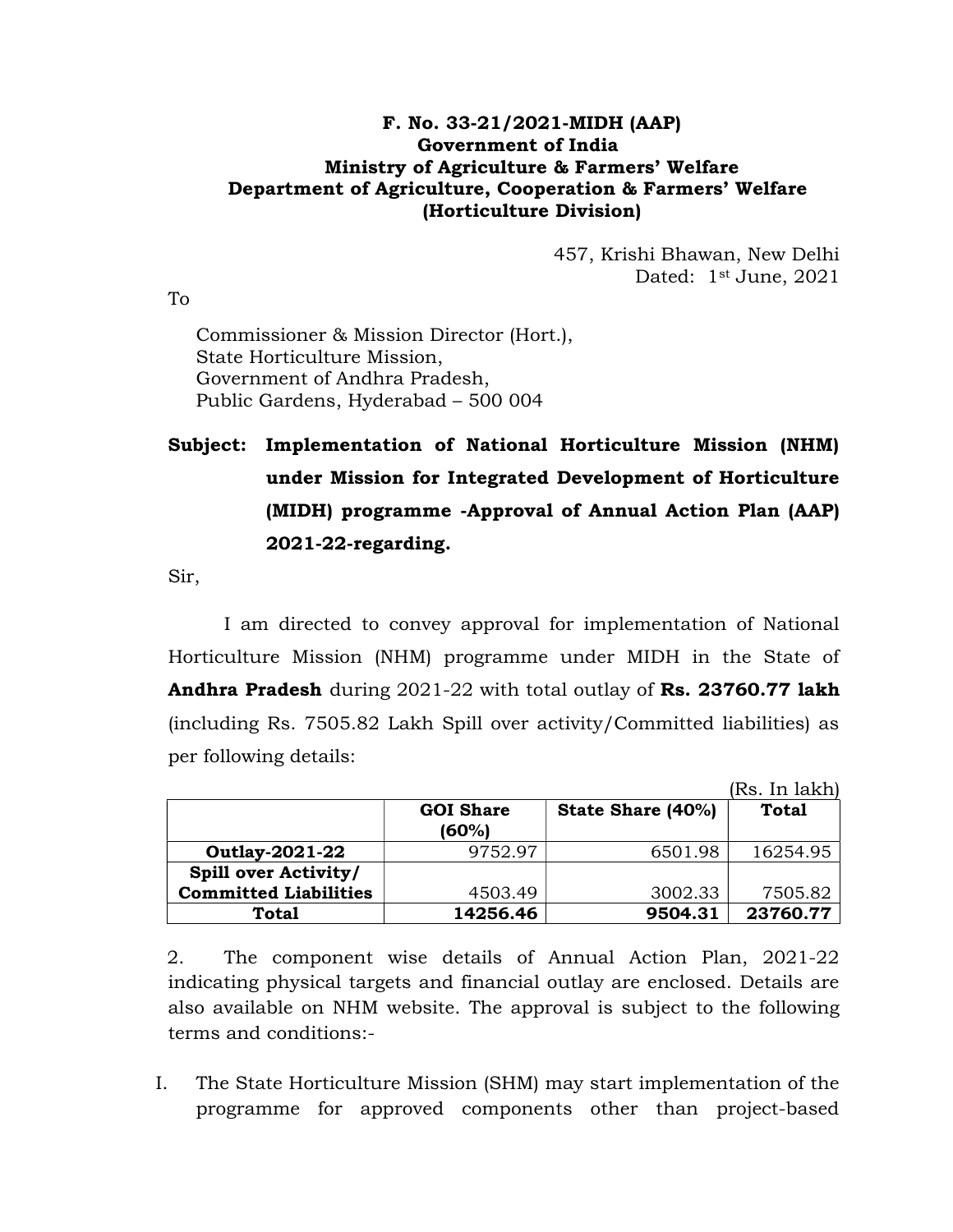activities and submit the proposals for project based activities for approval of Empowered Committee of MIDH.

- II. For the project based activities, for which powers have been delegated to State Level Executive Committee (SLEC), the minutes of SLEC meeting wherein projects are approved may be furnished to this Department along with details of beneficiaries, location, bank loan, etc. to facilitate release of funds.
- III. Expenditure on approved activities must be in conformity with the cost norms laid down in the operational guidelines of the scheme.
- IV. SHM should make advance arrangements for availability of planting material for the ensuing season from the nurseries accredited/certified by NHB and/or licensed by respective State Government and departmental nurseries. SHM should also ensure that seeds are procured from Central/State seed organisations/PSUs including NAFED as far as possible.
- V. SHM should have a mechanism in place for the proper verification and distribution of planting material/seeds. Sourcing of planting material/seeds from NHB accredited/certified nurseries, nurseries licensed by State Governments, departmental nurseries, ICAR Institutes, SAUs, KVKs and Central/State government agencies should be given priority. Area Expansion shall be restricted to availability of planting material from accredited/licensed nurseries and certified seed and planting material.
- VI. Selection of Agencies/Service providers for implementation of different components and activities of the approved AAP should be done at the SHM level through competitive bidding in an open and transparent manner.
- VII. The creation of water harvesting structure should be implemented in conjunction with Mahatma Gandhi National Rural Employment Guarantee Scheme (MNREGA) wherever feasible and should be compulsorily linked with the new area expansion and micro-irrigation programmes.
- VIII. The programme for protected cultivation and lining of community tanks/ponds should be taken up in close coordination with the Precision Farming Development Centre (PFDC) in the State.
	- IX. Organic farming should be linked to certification by designated agencies. No separate funds will be provided for adoption of organic farming alone. Arrangements should also be made by the SHM or concerned agency for marketing of organic produce.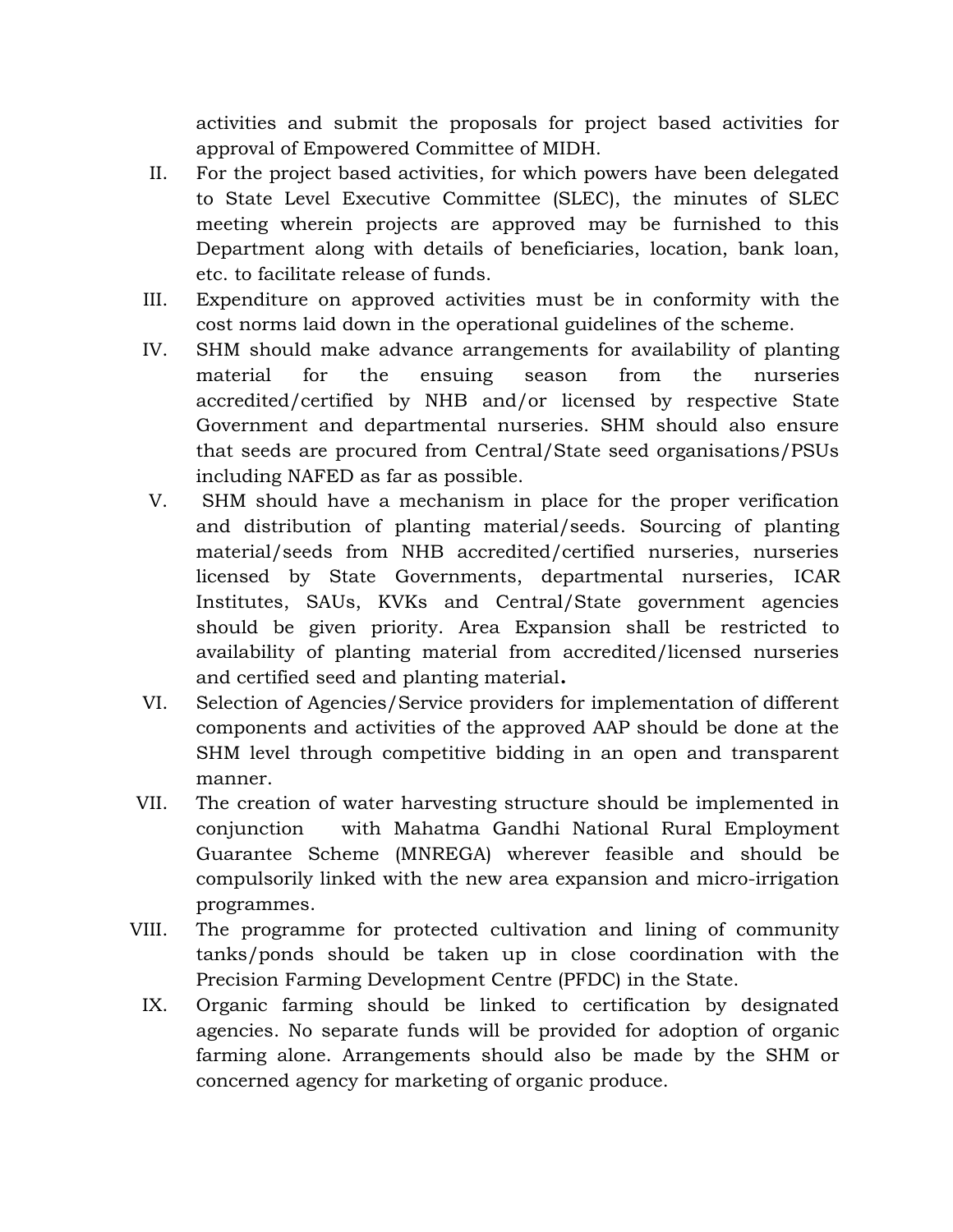- X. IPM measures should be need based and are to be taken after clearly identifying the problem of pests/disease in the clusters. INM measures are to be adopted in the clusters to correct soil deficiency and reduce excessive dependence on chemical fertilizers.
- XI. Protected Cultivation of vegetables should be promoted under NHM in clusters around major cities/metros. These clusters may be provided with other infrastructural facilities like pre-cooling units, cold storages, reefer vans, vending carts etc. and marketing arrangements may be tied up by linking with cooperatives/private retail chains like SAFAL, farmer markets.
- XII. More focus is to be given on enhancing productivity of horticulture crops for the holistic development supported with infrastructure for Pre- and Post- Harvest Management and Marketing.
- XIII. To improve the productivity of existing old and senile orchards, there is need to identify gaps and revise the existing strategy for achieving the desired results. A proper mechanism needs to be devised to disseminate technology and train farmers on rejuvenation technology. Exposure visit of farmers should be organized to those institutes/places where rejuvenation technology has been developed and also adopted by the farmers. Chief Consultants under NHM will visit the State and discuss this matter with the SHM.
- XIV. For implementation of horticulture mechanization, PHM, marketing and mobile/primary processing activities, SHM should make efforts to organize self-help groups, farmers' interest groups, growers association etc. at local level and also involve Panchayats, Cooperatives, Producers Company etc. Efforts should also be made for buy back arrangements of the horticulture produce. In this regard, SHM is to play pro-active role and should appoint one senior level officer as nodal officer and make him responsible for these components.
- XV. SHM should separately submit the details of district wise area covered under Exotic and Niche fruit crops.
- XVI. Efforts should be made for setting up of crop specific FPOs for exotic and niche crops.
- XVII. Supply chain projects should be submitted at the earliest to this Department along with recommendations of SLEC. Other such pending proposals of previous year, if any, should also be sent within 30 days with necessary compliance.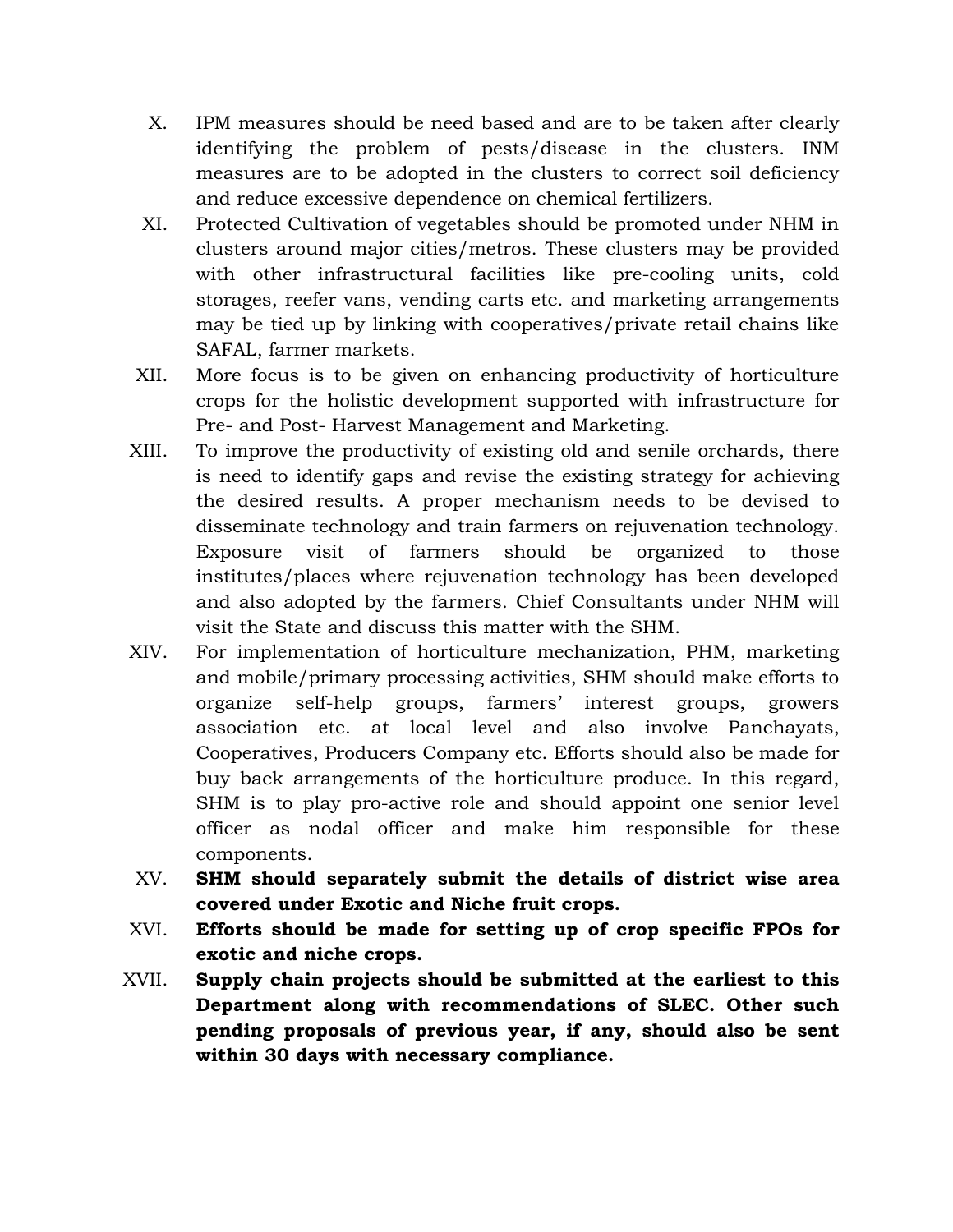- XVIII. Village specific plans must be prepared for village selected under Indo-Israel Village of Excellence (IIVoE) program and shared with this Department latest by 30th June 2021.
	- XIX. While implementing the NHM programme, convergence and synergy should be ensured with the other schemes like Micro Irrigation, RKVY, PKVY, MNREGS, National Mission on Medicinal Plants, AEZs of APEDA, Tribal Sub Plan, Mega Food Parks of Ministry of Food Processing Industries, Watershed Development Programmes, BRGF and Schemes of the State Government.
	- XX. SHM should involve State Agricultural University and ICAR Institutes in the State for the extension activities under NHM.
	- XXI. SHM shall document the Annual Report and Success Stories and furnish them to DAC&FW.
- XXII. The SHM should also conduct Impact Evaluation Study through independent organization of repute in the State.
- XXIII. The Audited Statement of Accounts (ASA) for 2019-20 and Utilization Certificate for 2020-21, if not submitted so far, should be furnished to facilitate release of funds during 2021-22.
- XXIV. According to the provisions of the Fiscal Responsibilities and Budget Management (FRBM) Act, 2003 and Rules thereof, regular feedback from the implementing agencies on the physical and financial progress of the activities is necessary for periodical review.
- XXV. State should comply the new guidelines for monitoring and utilization of released funds issued by Department of Expenditure, Ministry of Finance, Government of India communicated vide this Department letter no 18-3/2020-MIDH dated 27.4.2021.
- XXVI. The monthly physical and financial progress may be posted on the website www.midh.gov.in by the 5<sup>th</sup> of every month and certified hard copy be furnished to this Department by the  $10<sup>th</sup>$  of every month following the month under report. Status of project based proposals need also to be uploaded on NHM website.
- XXVII. Expenditure reported in the Utilization Certificate should match with the progress reported in HORTNET/DBT portal and will be used to consider the request from State for release of funds.
- XXVIII. SHM should ensure that all capacity building programs should be as per Qualification Pack (QP) of ASCI and only needs to be run in ASCI accredited training Institutes. Required entry of achievement needs to be done on Skill India portal.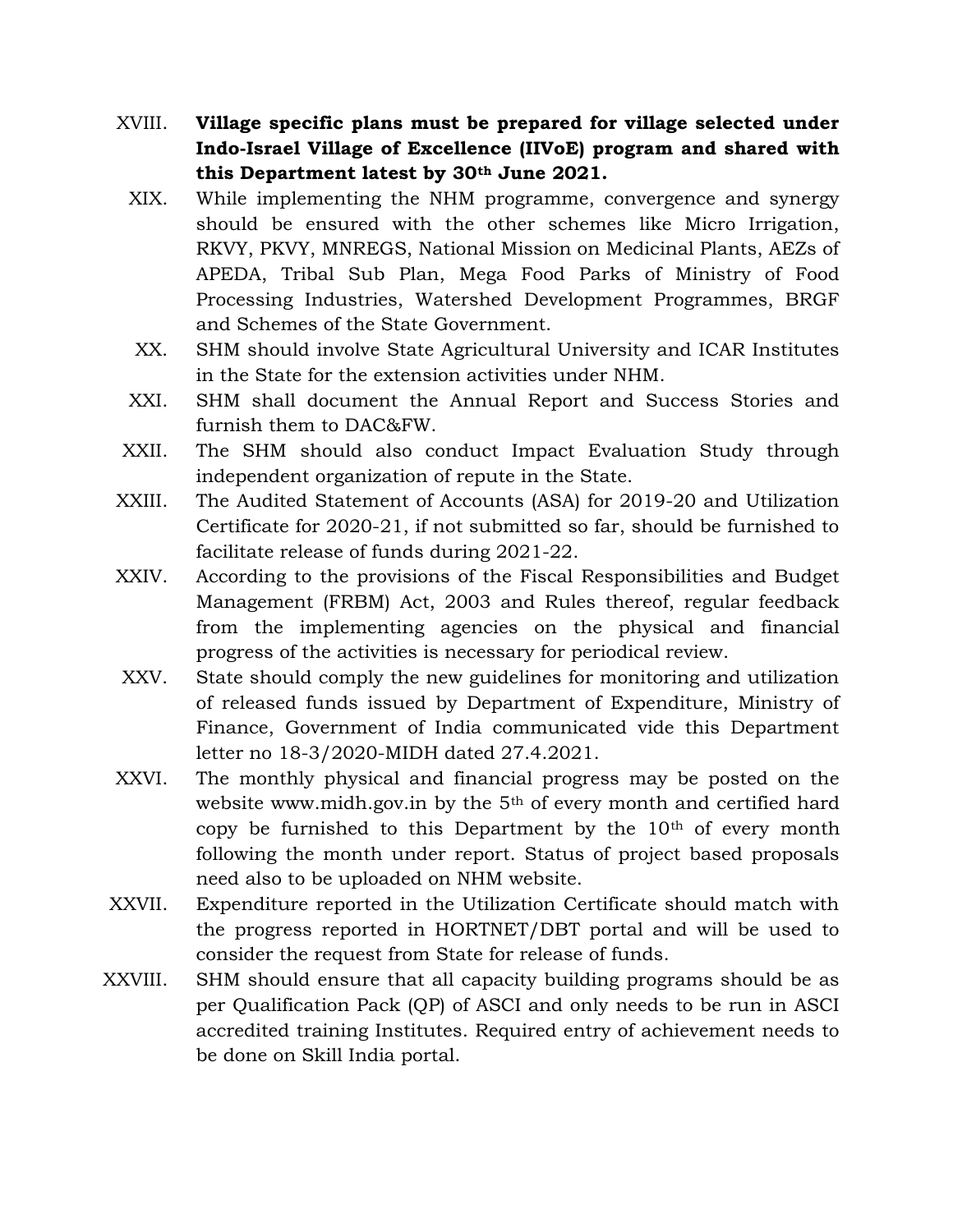XXIX. It may be noted that the release of funds would be subject to the furnishing of requisite information as mentioned above. In addition to that, a mid-term review would be undertaken at appropriate time.

3. In view of the directions of Department of Expenditure, Government of India, SHM is requested to restrict the expenditure under Mission Management activities to bare minimum and need based only.

4. No purchase of vehicles and construction of buildings (except those approved under project based activities) are permitted from the funds of MIDH.

5. Since MIDH scheme in present form is approved up to 30.6.2021 only, all spill over activities should be completed by 30.6.2021 positively.

6. Continuation of MIDH scheme beyond 30.6.2021 is under consideration and the revised cost norms would be shared after approval. Subsequently, SHM may consider to revise their AAP in line with the revised cost norms and components approved for the scheme.

7. Approval of AAP may be reviewed /revised at any point of time depending upon availability of budgetary resources in view of prevailing situation due to COVID 19.

Yours faithfully,

Encl: as above

opthonys

(Harit Kumar Shakya) Under Secretary to Government of India Tel: 011-23388795 haritk.shakya@nic.in

Copy to:

1 Tech. Dir.(NIC) for uploading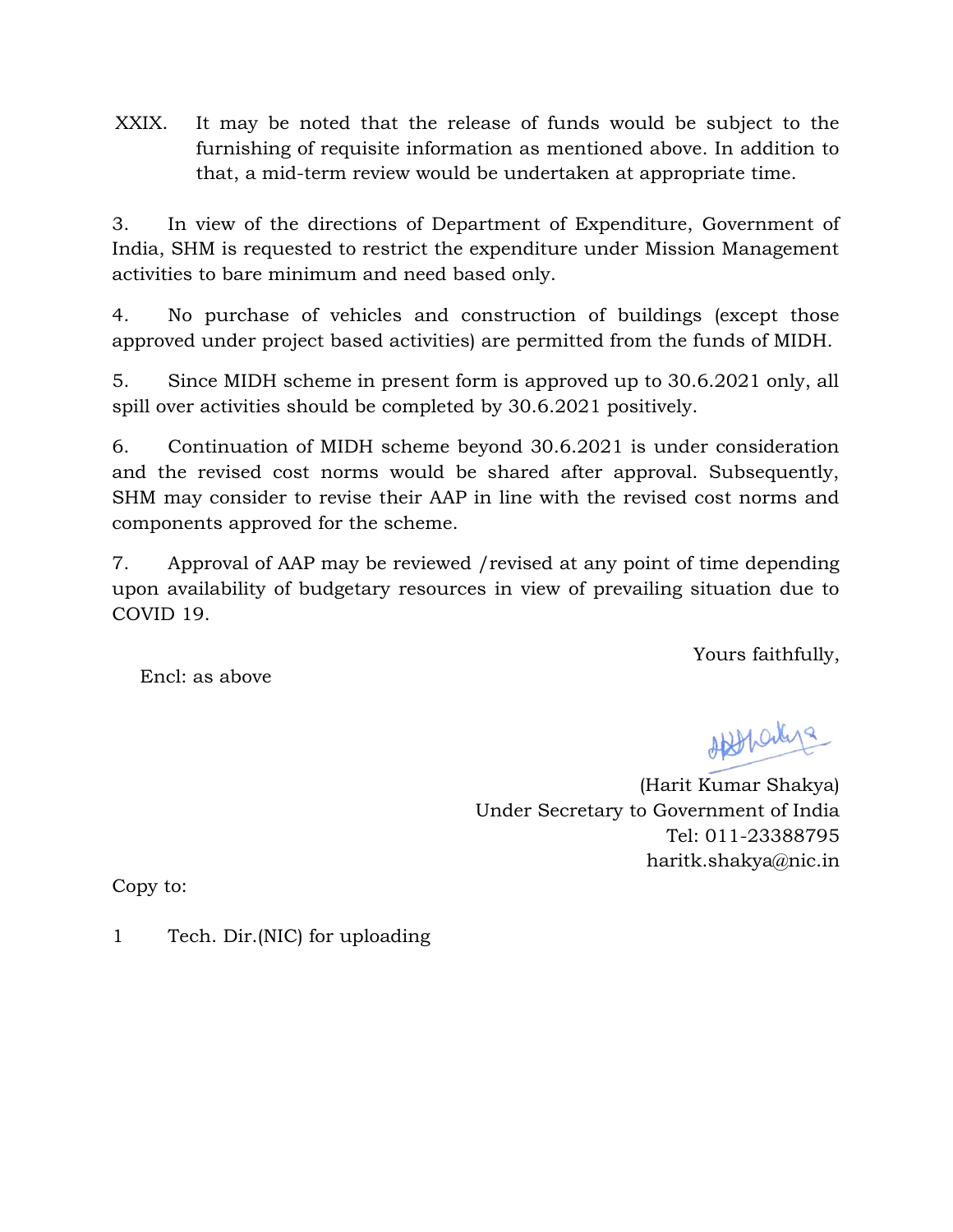|              |                                                                                                                  |                                       | Annual Action Plan of Andhra Pradesh, 2021-22                                                                                                                                                                                                                                                                                                                                                                                                                              |                      |                |                |                                |                      |                   |                              |
|--------------|------------------------------------------------------------------------------------------------------------------|---------------------------------------|----------------------------------------------------------------------------------------------------------------------------------------------------------------------------------------------------------------------------------------------------------------------------------------------------------------------------------------------------------------------------------------------------------------------------------------------------------------------------|----------------------|----------------|----------------|--------------------------------|----------------------|-------------------|------------------------------|
|              |                                                                                                                  |                                       | Action Plan 2021-22                                                                                                                                                                                                                                                                                                                                                                                                                                                        |                      |                |                |                                |                      |                   | (Rs. in Lakhs)               |
|              |                                                                                                                  |                                       |                                                                                                                                                                                                                                                                                                                                                                                                                                                                            |                      |                | AAP 2021-22    |                                |                      | <b>Spill Over</b> |                              |
| S. No        | <b>Activity</b>                                                                                                  | <b>Maximum</b><br>permissible<br>cost | <b>Pattern of Assistance</b>                                                                                                                                                                                                                                                                                                                                                                                                                                               | Phy<br><b>Target</b> | Fin.<br>Outlay | 60%            | GOI Share   State Share<br>40% | Phy<br><b>Target</b> | Fin.<br>Outlay    | Remarks                      |
| $\mathbf{1}$ | $\mathbf{2}$                                                                                                     | 3                                     | 4                                                                                                                                                                                                                                                                                                                                                                                                                                                                          | 5                    | 6              | $\overline{7}$ | 8                              |                      | 6                 |                              |
| $\mathbf{1}$ | Plantation Infrastructure and Development                                                                        |                                       |                                                                                                                                                                                                                                                                                                                                                                                                                                                                            |                      |                |                |                                |                      |                   |                              |
|              | <b>Production of planting material Public Sector</b>                                                             |                                       |                                                                                                                                                                                                                                                                                                                                                                                                                                                                            |                      |                |                |                                |                      |                   |                              |
|              | Hi-tech nursery (4ha)                                                                                            |                                       |                                                                                                                                                                                                                                                                                                                                                                                                                                                                            |                      |                |                |                                |                      |                   |                              |
|              | a) Public Sector                                                                                                 | Rs. 25.00 lakh/ha                     | 100% to public sector limited to Rs<br>100 lakh/unit and in case of private<br>sector, credit linked back-ended<br>subsidy @ 40% of cost, subject to a<br>maximum of Rs. 40 lakh/unit, for a<br>maximum of 4 ha. as project based<br>activity on prorata basis. Each<br>nursery will produce a minimum of<br>50,000 numbers per hectare of<br>mandated perennial fruit crops/ tree<br>spices/ aromatic trees/plantation crops<br>per year, duly certified for its quality. |                      | 25.00          | 15.00          | 10.00                          |                      | 0.00              |                              |
|              | Small Nursery (1 ha)                                                                                             |                                       |                                                                                                                                                                                                                                                                                                                                                                                                                                                                            |                      |                |                |                                |                      |                   |                              |
|              | a) Public Sector                                                                                                 | Rs. 15 lakh/one ha unit               | 100% to public sector and in case of<br>private sector, credit linked back-<br>ended subsidy of cost, subject to a<br>maximum of Rs. 7.50 lakh/unit, as<br>project based activity. Each nursery<br>will produce a minimum of 25,000                                                                                                                                                                                                                                        | 4                    | 60.00          | 36.00          | 24.00                          |                      | 0.001             |                              |
|              | b) Private Sector                                                                                                | Rs. 15 lakh/one ha unit               | numbers of mandated perennial<br>vegetatively propagated fruit<br>plants/tree spices/plantation crops per<br>year, aromatic plants, duly certified for<br>its quality.                                                                                                                                                                                                                                                                                                     | 10 <sup>1</sup>      | 75.00          | 45.00          | 30.00                          |                      | 0.00              |                              |
|              | Setting up of new TC Units.                                                                                      |                                       |                                                                                                                                                                                                                                                                                                                                                                                                                                                                            |                      |                |                |                                |                      |                   |                              |
|              | a) Public Sector                                                                                                 | Rs. 250.00 lakh                       | 100% of cost to public sector                                                                                                                                                                                                                                                                                                                                                                                                                                              |                      | 0.00           | 0.00           | 0.00                           |                      |                   | 0.00 Project to be submitted |
|              | b) Private sector                                                                                                | Rs. 250.00 lakh                       | 40% of cost to private sector                                                                                                                                                                                                                                                                                                                                                                                                                                              |                      | 0.00           | 0.00           | 0.00                           |                      |                   | Project to be submitted      |
|              | <b>Seed infrastructure</b>                                                                                       |                                       |                                                                                                                                                                                                                                                                                                                                                                                                                                                                            |                      |                | 0.00           | 0.00                           |                      |                   |                              |
|              | a) Public sector                                                                                                 | Rs. 200.00 lakh                       | 100% of cost                                                                                                                                                                                                                                                                                                                                                                                                                                                               |                      | 0.00           | 0.00           | 0.00                           |                      | 0.00              |                              |
|              | b) Private sector                                                                                                | Rs. 200.00 lakh                       | 50% of cost                                                                                                                                                                                                                                                                                                                                                                                                                                                                |                      | 0.00           | 0.00           | 0.00                           |                      |                   |                              |
|              | Sub-total Planting material                                                                                      |                                       |                                                                                                                                                                                                                                                                                                                                                                                                                                                                            | 15 <sup>1</sup>      | 160.00         | 96.00          | 64.00                          | 0.00                 | 0.00              |                              |
| $\mathbf{2}$ | <b>Establishment of new gardens / Area Expansion</b>                                                             |                                       |                                                                                                                                                                                                                                                                                                                                                                                                                                                                            |                      |                |                |                                |                      |                   |                              |
|              | Fruit crops other than cost intensive crops using normal spacing (For a<br>maximum area of 4 ha per beneficiary) |                                       |                                                                                                                                                                                                                                                                                                                                                                                                                                                                            |                      |                |                |                                |                      |                   |                              |
|              | <b>Fruits - Perennials</b>                                                                                       |                                       |                                                                                                                                                                                                                                                                                                                                                                                                                                                                            |                      |                |                |                                |                      |                   |                              |
|              | (a) Cost intensive crops                                                                                         |                                       |                                                                                                                                                                                                                                                                                                                                                                                                                                                                            |                      |                |                |                                |                      |                   |                              |
|              | Fruit crops like Grape, Kiwi, Passion fruit etc.                                                                 |                                       |                                                                                                                                                                                                                                                                                                                                                                                                                                                                            |                      |                |                |                                |                      |                   |                              |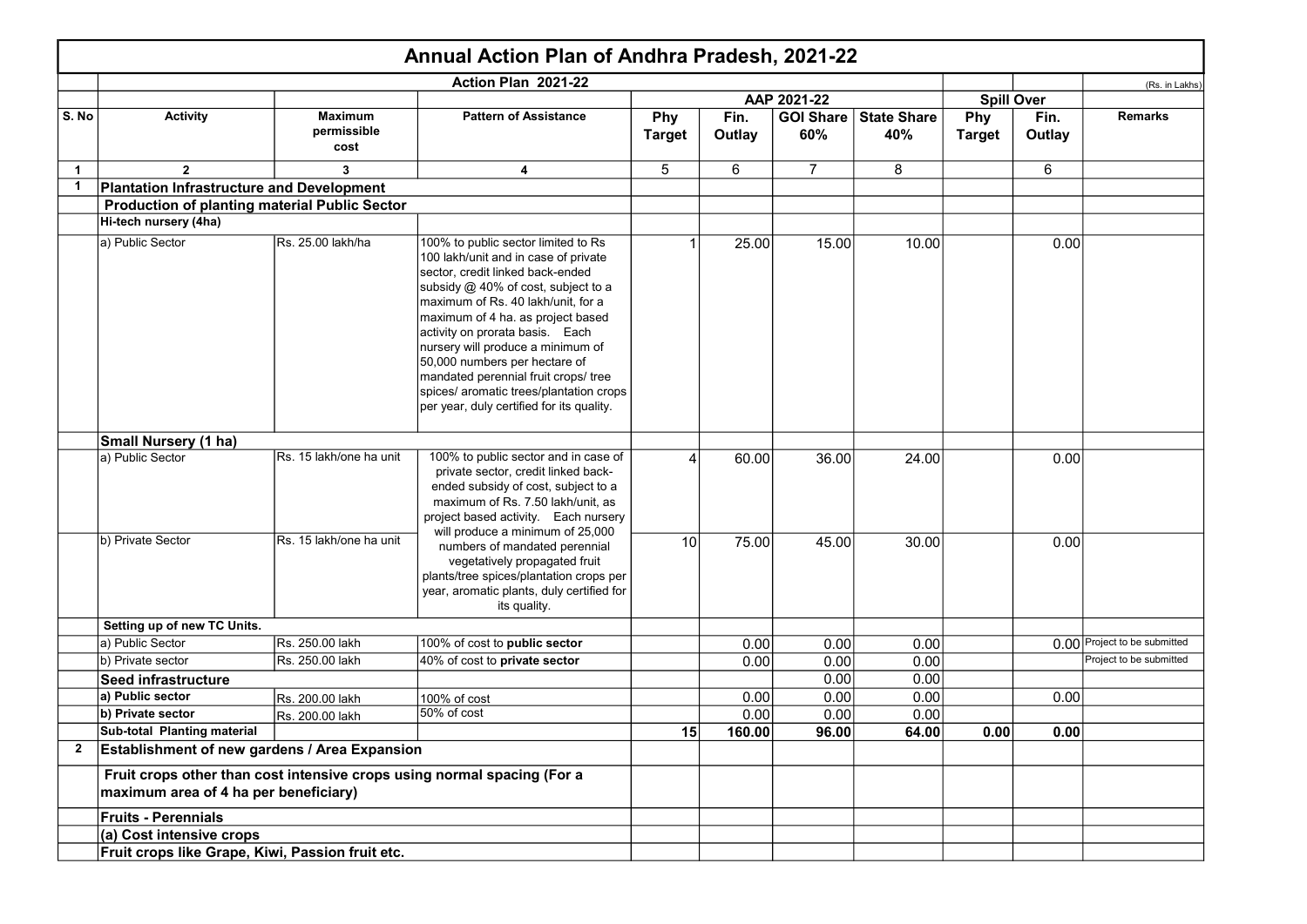| a) Integrated package with drip Rs. 4.00 lakh/ha.<br>irrigation and trellis. |                  | Maximum of Rs. 1.60 lakh/- per ha.<br>(40% of cost) for meeting the<br>expenditure on planting material and<br>cost of material for drip irrigation,<br>trellies and INM/IPM, in 3 installments<br>of 60:20:20 subject to survival rate of<br>75% in 2 <sup>nd</sup> year and 90% in 3rd year).                                                                                             |                 | 0.00  | 0.00  | 0.00     |          | 0.00     |  |
|------------------------------------------------------------------------------|------------------|---------------------------------------------------------------------------------------------------------------------------------------------------------------------------------------------------------------------------------------------------------------------------------------------------------------------------------------------------------------------------------------------|-----------------|-------|-------|----------|----------|----------|--|
| b) Without integration                                                       | Rs. 1.25 lakh/ha | Maximum of Rs. 0.50 lakh/ha (40% of<br>cost) for meeting the expenditure on<br>planting material and cost of INM/IPM<br>in three installments of 60:20:20<br>subject to survival rate of 75% in 2 <sup>nd</sup><br>year and 90% in 3rd year.<br>For $(a)$<br>and (b) above, in the case of TSP<br>areas. Andaman & Nicobar and<br>Lakshadweep Islands, assistance will<br>be @ 50% of cost. |                 | 0.00  | 0.00  | 0.00     |          | 0.00     |  |
| <b>Dragon Fruit</b>                                                          |                  |                                                                                                                                                                                                                                                                                                                                                                                             | 210             | 63.00 | 18.90 | 5.67     |          |          |  |
| Fig                                                                          |                  |                                                                                                                                                                                                                                                                                                                                                                                             | $\overline{72}$ | 21.60 | 6.48  | 1.94     |          |          |  |
| Sub total                                                                    |                  |                                                                                                                                                                                                                                                                                                                                                                                             | 282             | 84.60 | 25.38 | $\Omega$ | $\Omega$ | $\Omega$ |  |
| <b>Maintainance without Integration</b>                                      |                  |                                                                                                                                                                                                                                                                                                                                                                                             |                 |       |       |          |          |          |  |
| 1st Year                                                                     |                  |                                                                                                                                                                                                                                                                                                                                                                                             |                 |       |       |          |          |          |  |
| 2nd Year                                                                     |                  |                                                                                                                                                                                                                                                                                                                                                                                             |                 |       |       |          |          |          |  |
| Sub total maintainance                                                       |                  |                                                                                                                                                                                                                                                                                                                                                                                             |                 |       |       |          |          |          |  |
| ii) Strawberry                                                               |                  |                                                                                                                                                                                                                                                                                                                                                                                             |                 |       |       |          |          |          |  |
| a) Integrated package with drip Rs. 2.80 lakh/ha<br>irrigation & mulching    |                  | Maximum of Rs. 1.12 lakh/ per ha.<br>(40% of cost) for meeting the<br>expenditure on planting material and<br>cost of material for drip irrigation,<br>mulching and INM/IPM, in one<br>installment.                                                                                                                                                                                         |                 | 0.00  | 0.00  | 0.00     |          | 0.00     |  |
| b) Without integration                                                       | Rs. 1.25 lakh/ha | Maximum of Rs. 0.50 lakh/ha (40% of<br>cost) for meeting the expenditure on<br>planting material and cost of INM/IPM<br>one installment.<br>For (a) and (b) above, in the case of<br>TSP areas, Andaman & Nicobar and<br>Lakshadweep Islands, assistance will<br>be @ 50% of cost.                                                                                                          | 15              | 7.50  | 4.50  | 3.00     |          | 0.001    |  |
| Sub total                                                                    |                  |                                                                                                                                                                                                                                                                                                                                                                                             | 15              | 7.50  | 4.50  | 3.00     | 0        | 0.00     |  |
| v) Banana (TC)                                                               |                  |                                                                                                                                                                                                                                                                                                                                                                                             |                 |       |       |          |          |          |  |
| Integrated package with<br>a)<br>drip irrigation.                            | Rs. 3.00 lakh/ha | Maximum of Rs. 1.20 lakh/ha (40 % of<br>cost) for meeting the expenditure on<br>planting material and cost of material<br>for drip system, INM/IPM etc., in 2<br>installments (75:25).                                                                                                                                                                                                      |                 | 0.00  | 0.00  | 0.00     |          | 0.00     |  |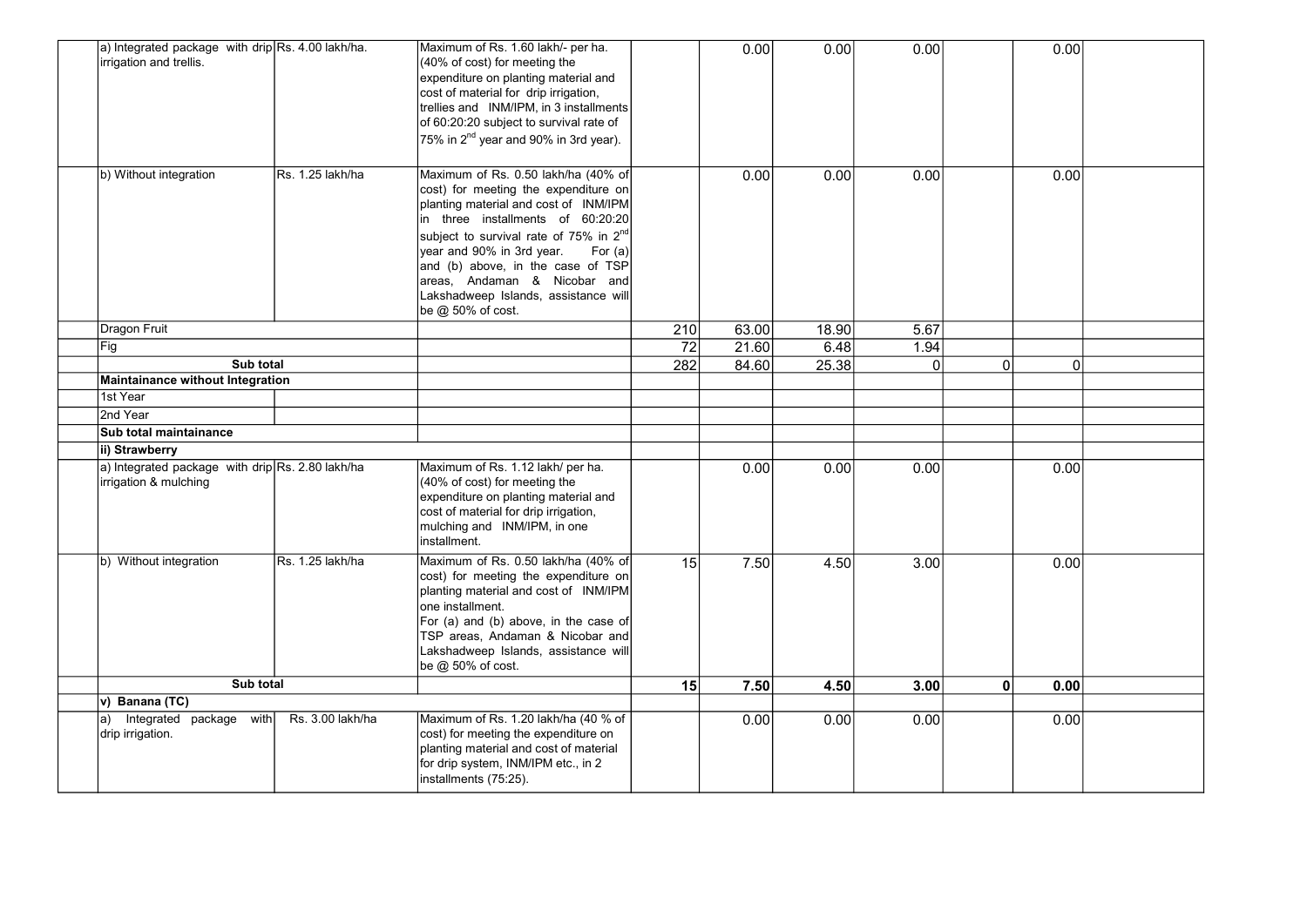| b) Without integration                                                            | Rs. 1.25 lakh/ha. | Max. of Rs. 0.50 lakh per ha, (40% of<br>cost) for meeting the expenditure on<br>planting material and cost of INM/IPM<br>in 2 installments (75:25).<br>For (a) and (b) above, in the case of<br>TSP areas, Andaman & Nicobar and<br>Lakshadweep Islands, assistance will<br>be @ 50% of cost in 2 installments<br>$(75:25)$ .                                     | 3500    | 1075.86 | 645.52 | 430.34 |      | 0.00 |  |
|-----------------------------------------------------------------------------------|-------------------|--------------------------------------------------------------------------------------------------------------------------------------------------------------------------------------------------------------------------------------------------------------------------------------------------------------------------------------------------------------------|---------|---------|--------|--------|------|------|--|
| Sub total                                                                         |                   |                                                                                                                                                                                                                                                                                                                                                                    | 3500.00 | 1075.86 | 645.52 | 430.34 | 0.00 | 0.00 |  |
| Maintainance without Integration                                                  |                   |                                                                                                                                                                                                                                                                                                                                                                    |         |         |        |        |      |      |  |
| 1st Year                                                                          |                   |                                                                                                                                                                                                                                                                                                                                                                    | 3200.00 | 327.88  | 196.73 | 131.15 |      | 0.00 |  |
| <b>Sub total Maintainance</b>                                                     |                   |                                                                                                                                                                                                                                                                                                                                                                    | 3200.00 | 327.88  | 196.73 | 131.15 |      | 0.00 |  |
| vii) Papaya                                                                       |                   |                                                                                                                                                                                                                                                                                                                                                                    |         |         |        |        |      |      |  |
| a) Integrated package with<br>drip irrigation.                                    | Rs. 2.00 lakh/ha. | Maximum of Rs. 0.80 lakh/ha (40% of<br>the cost) for meeting expenditure on<br>planting material, drip irrigation and<br>cost of material for INM/IPM, in 2<br>installments (75:25).                                                                                                                                                                               |         | 0.00    | 0.00   | 0.00   |      | 0.00 |  |
| b) Without integration                                                            | Rs. 60,000/ha     | Maximum of Rs. 0.30 lakh/ha (50 % of<br>cost) for meeting the expenditure on<br>planting material and cost of INM/IPM<br>in 2 installments (75:25).<br>For (a) and (b) above, in the case of<br>NE and Himalayan States, TSP areas,<br>Andaman<br>&<br>Nicobar<br>and<br>Lakshadweep Islands, assistance will<br>be @ 50% of cost in 2 installments<br>$(75:25)$ . | 2500.00 | 450.00  | 270.00 | 180.00 |      | 0.00 |  |
| Sub total                                                                         |                   |                                                                                                                                                                                                                                                                                                                                                                    | 2500.00 | 450.00  | 270.00 | 180.00 | 0.00 | 0.00 |  |
| Maintainance without Integration                                                  |                   |                                                                                                                                                                                                                                                                                                                                                                    |         |         |        |        |      |      |  |
| 1st Year                                                                          |                   |                                                                                                                                                                                                                                                                                                                                                                    | 2466.30 | 147.98  | 88.79  | 59.19  |      | 0.00 |  |
| Sub total Maintainance                                                            |                   |                                                                                                                                                                                                                                                                                                                                                                    | 2466.30 | 147.98  | 88.79  | 59.19  | 0.00 | 0.00 |  |
| ix) High density planting (mango, guava, litchi, pomegranate, apple, citrus etc). | Rs. 1.50 lakh /ha | Maximum of Rs. 0.60 lakh per ha.                                                                                                                                                                                                                                                                                                                                   |         |         |        |        |      |      |  |
| a) Integrated package with drip<br>irrigation                                     |                   | (40% of cost) for meeting the<br>expenditure on planting material, cost<br>of drip system, INM/IPM, canopy<br>management etc., in 3 installments of<br>60:20:20 subject to survival rate of<br>75% in 2nd year and 90% in 3 <sup>rd</sup> year).                                                                                                                   |         | 0.00    | 0.00   | 0.00   |      | 0.00 |  |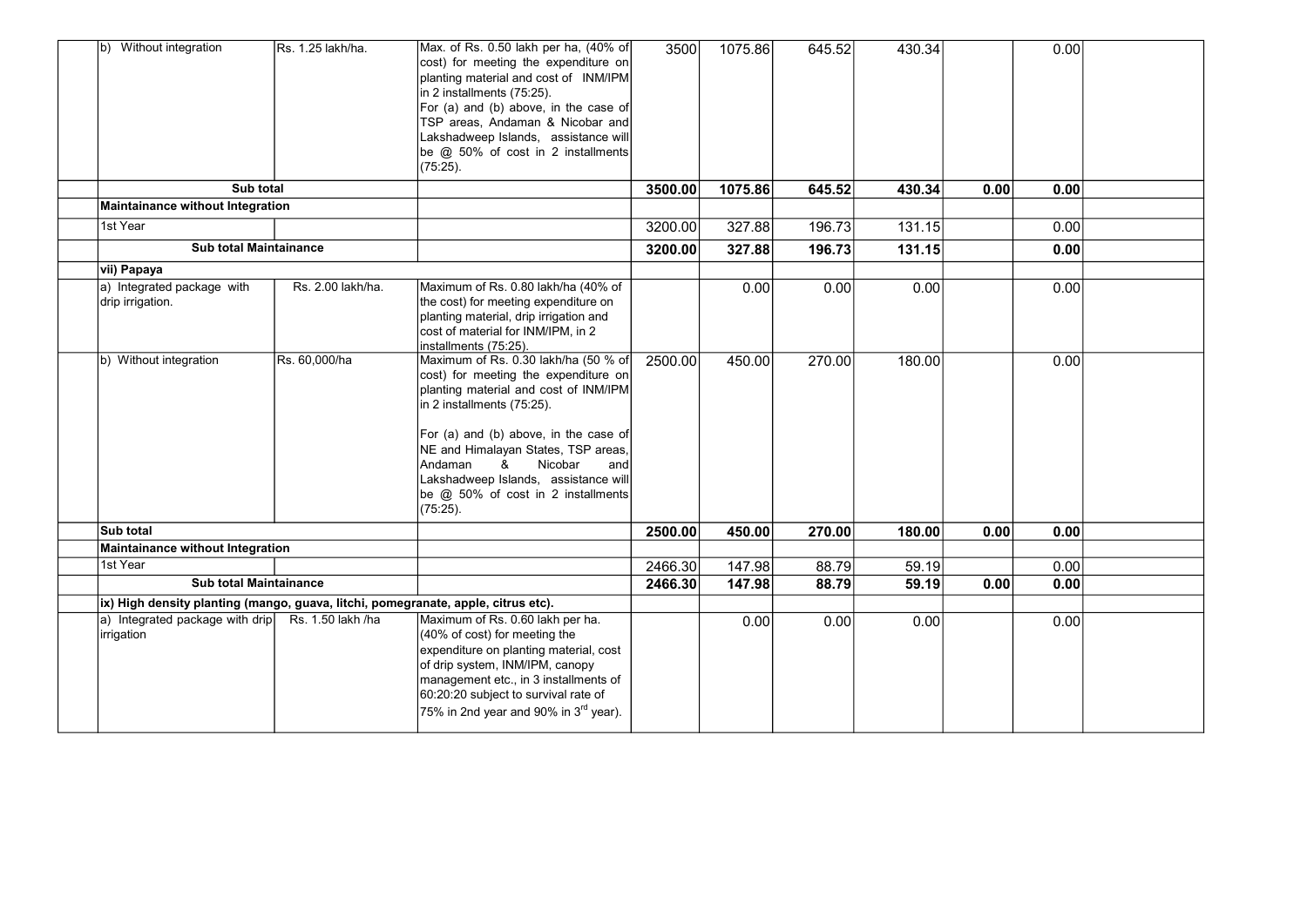| b) Without Integration.                                              | Rs. 1.00 lakh/ha. | Maximum of Rs. 0.40 lakh/ha (40% of<br>the cost) for meeting the expenditure<br>on planting material and cost of<br>INM/IPM in 3 installments (60:20:20).<br>For (a) and (b) above, in the case of                                                 |         | 0.00   | 0.00   | 0.00   |      | 0.00  |  |
|----------------------------------------------------------------------|-------------------|----------------------------------------------------------------------------------------------------------------------------------------------------------------------------------------------------------------------------------------------------|---------|--------|--------|--------|------|-------|--|
|                                                                      |                   | TSP areas, Andaman & Nicobar and                                                                                                                                                                                                                   |         |        |        |        |      |       |  |
|                                                                      |                   | Lakshadweep Islands, assistance will                                                                                                                                                                                                               |         |        |        |        |      |       |  |
|                                                                      |                   | be @ 50% of cost in 3 installments of<br>$ 60:20:20$ subject to survival rate of                                                                                                                                                                   |         |        |        |        |      |       |  |
|                                                                      |                   | 75% in 2nd year and 90% in 3rd year)                                                                                                                                                                                                               |         |        |        |        |      |       |  |
|                                                                      |                   |                                                                                                                                                                                                                                                    |         |        |        |        |      |       |  |
| Mango (7.5mX7.5m)                                                    |                   |                                                                                                                                                                                                                                                    | 750.00  | 59.85  | 35.91  | 23.94  |      | 0.001 |  |
| Mango (5mX5m)                                                        |                   |                                                                                                                                                                                                                                                    | 50.00   | 4.92   | 2.95   | 1.97   |      |       |  |
| Mango (3mX2m)                                                        |                   |                                                                                                                                                                                                                                                    | 30.00   | 7.20   | 4.32   | 2.88   |      |       |  |
| Mango (4mX2m)                                                        |                   |                                                                                                                                                                                                                                                    | 30.00   | 6.21   | 3.73   | 2.48   |      |       |  |
| Guava(3mX3m)                                                         |                   |                                                                                                                                                                                                                                                    | 750.00  | 131.99 | 79.19  | 52.80  |      |       |  |
| Sweet Orange (6mX6m)                                                 |                   |                                                                                                                                                                                                                                                    | 1500.00 | 144.03 | 86.42  | 57.61  |      |       |  |
| Pomegranate (5mX3m)                                                  |                   |                                                                                                                                                                                                                                                    | 500.00  | 80.02  | 48.01  | 32.01  |      |       |  |
|                                                                      |                   |                                                                                                                                                                                                                                                    |         |        |        |        |      |       |  |
| Sub total                                                            |                   |                                                                                                                                                                                                                                                    | 3610.00 | 434.22 | 260.53 | 173.69 |      |       |  |
| Maintainance without Integration                                     |                   |                                                                                                                                                                                                                                                    |         |        |        |        |      |       |  |
| 1st Year                                                             |                   |                                                                                                                                                                                                                                                    |         |        |        |        |      |       |  |
| Mango (7.5mX7.5m)                                                    |                   |                                                                                                                                                                                                                                                    | 650.00  | 17.29  | 10.37  | 6.92   |      |       |  |
| Mango (5mX5m)                                                        |                   |                                                                                                                                                                                                                                                    | 50.00   | 1.64   | 0.98   | 0.66   |      |       |  |
| Mango (3mX2m)                                                        |                   |                                                                                                                                                                                                                                                    | 30.00   | 2.40   | 1.44   | 0.96   |      |       |  |
| Mango (4mX2m)                                                        |                   |                                                                                                                                                                                                                                                    | 30.00   | 2.40   | 1.44   | 0.96   |      |       |  |
| Guava                                                                |                   |                                                                                                                                                                                                                                                    | 550.00  | 32.26  | 19.36  | 12.90  |      |       |  |
| Pomegranate (5mX3m)                                                  |                   |                                                                                                                                                                                                                                                    | 750.00  | 40.01  | 24.01  | 16.00  |      |       |  |
| Sweet Orange                                                         |                   |                                                                                                                                                                                                                                                    | 2000.00 | 64.02  | 38.41  | 25.61  |      |       |  |
| 2nd Year                                                             |                   |                                                                                                                                                                                                                                                    |         |        |        |        |      |       |  |
| Mango (7.5mX7.5m)                                                    |                   |                                                                                                                                                                                                                                                    | 467.37  | 12.43  | 7.46   | 4.97   |      |       |  |
| Mango (5mX5m)                                                        |                   |                                                                                                                                                                                                                                                    | 25.00   | 0.82   | 0.49   | 0.33   |      |       |  |
| Mango (3mX2m)                                                        |                   |                                                                                                                                                                                                                                                    | 5.78    | 0.46   | 0.28   | 0.18   |      |       |  |
| Mango (4mX2m)                                                        |                   |                                                                                                                                                                                                                                                    | 6.75    | 0.54   | 0.32   | 0.22   |      |       |  |
| Guava(3mX3m)                                                         |                   |                                                                                                                                                                                                                                                    | 535.80  | 31.43  | 18.86  | 12.57  |      |       |  |
| Sweet Orange (6mX6m)                                                 |                   |                                                                                                                                                                                                                                                    | 2092.92 | 66.99  | 40.19  | 26.80  |      |       |  |
| Pomegranate (5mX3m)<br>Sub total Maintainance                        |                   |                                                                                                                                                                                                                                                    | 605.00  | 32.27  | 19.36  | 12.91  |      |       |  |
| (b) Fruit crops other than cost intensive crops using normal spacing |                   |                                                                                                                                                                                                                                                    | 7798.62 | 304.96 | 182.98 | 121.98 | 0.00 | 0.00  |  |
| $ a $ Integrated package with drip $ Rs. 1.00$ lakh/ha               |                   | Maximum of Rs. 0.40 lakh/ ha. (40% of                                                                                                                                                                                                              |         | 0.00   | 0.00   | 0.00   |      | 0.00  |  |
| irrigation                                                           |                   | cost) for meeting the expenditure on<br>planting material, cost of drip system,<br>INM/IPM, canopy management etc in 3<br>installments of 60:20:20 subject to<br>survival rate of 75% in 2nd year & 90%<br>in 3rd year for perennial crops and for |         |        |        |        |      |       |  |
|                                                                      |                   | non perennial crops in 2 installments<br>of 75:25.                                                                                                                                                                                                 |         |        |        |        |      |       |  |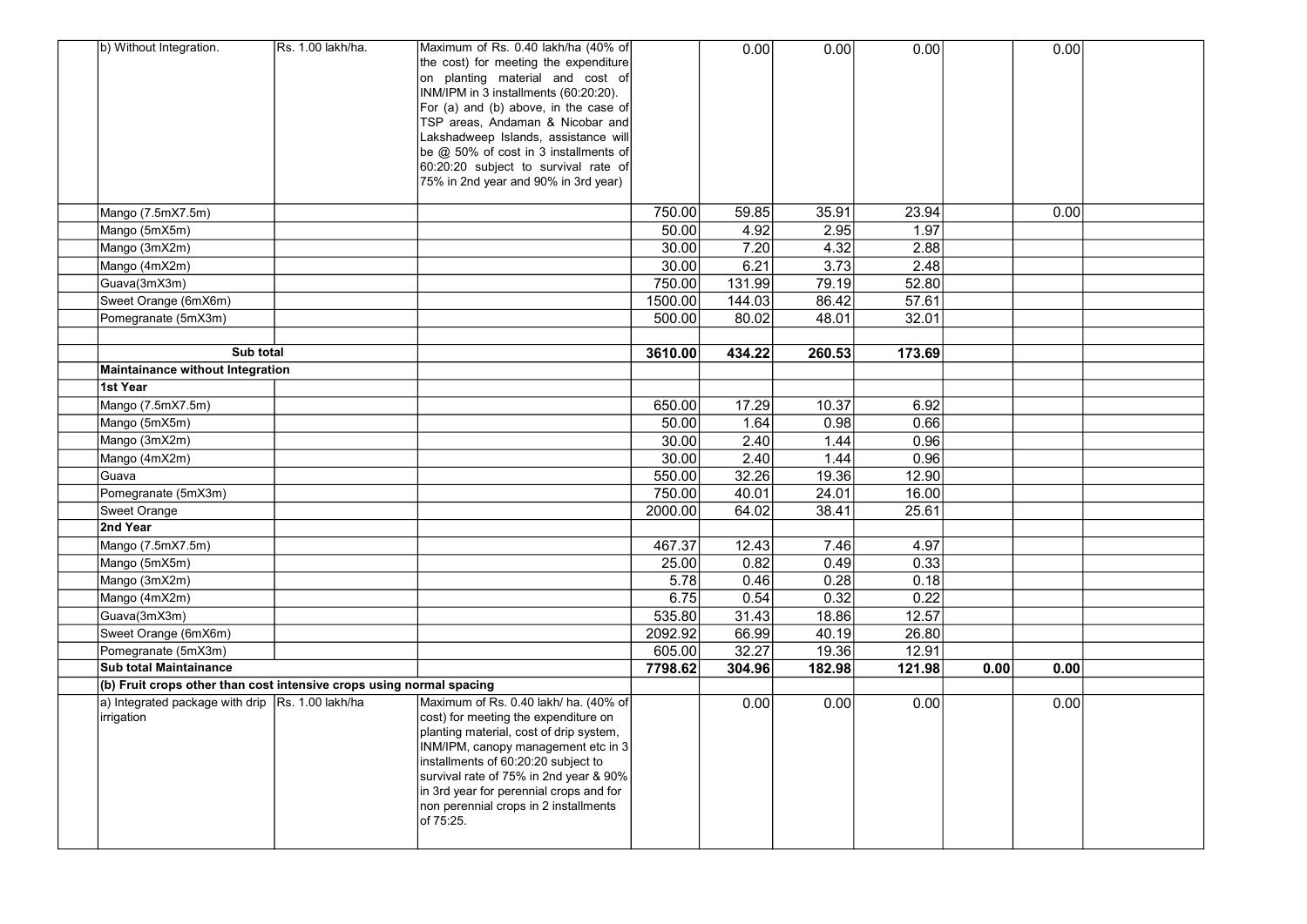|              | b) Without Integration                                         | Rs. 60,000/ha | Maximum of Rs. 0.30 lakh/ha (50 % of<br>cost) for meeting the expenditure on<br>planting material and cost of INM/IPM<br>in 3 installments of 60:20:20.                                                                                                                                                                                                                                                                                                  |         | 0.00   | 0.00   | 0.00   |              | 0.00 |  |
|--------------|----------------------------------------------------------------|---------------|----------------------------------------------------------------------------------------------------------------------------------------------------------------------------------------------------------------------------------------------------------------------------------------------------------------------------------------------------------------------------------------------------------------------------------------------------------|---------|--------|--------|--------|--------------|------|--|
|              | Avacado                                                        |               |                                                                                                                                                                                                                                                                                                                                                                                                                                                          | 4.00    | 0.72   | 0.43   | 0.29   |              |      |  |
|              | Passion fruit                                                  |               |                                                                                                                                                                                                                                                                                                                                                                                                                                                          | 5.00    | 0.90   | 0.54   | 0.36   |              |      |  |
|              | Aonla                                                          |               |                                                                                                                                                                                                                                                                                                                                                                                                                                                          | 90.00   | 16.20  | 9.72   | 6.48   |              |      |  |
|              | Karonda                                                        |               |                                                                                                                                                                                                                                                                                                                                                                                                                                                          | 15.00   | 2.70   | 1.62   | 1.08   |              |      |  |
|              | Garcinia                                                       |               |                                                                                                                                                                                                                                                                                                                                                                                                                                                          | 5.00    | 0.90   | 0.54   | 0.36   |              | 0.00 |  |
|              | Jamun                                                          |               |                                                                                                                                                                                                                                                                                                                                                                                                                                                          | 115.00  | 20.70  | 12.42  | 8.28   |              | 0.00 |  |
|              | Tamarind                                                       |               |                                                                                                                                                                                                                                                                                                                                                                                                                                                          | 56.00   | 10.08  | 6.05   | 4.03   |              |      |  |
|              | Jack fruit                                                     |               |                                                                                                                                                                                                                                                                                                                                                                                                                                                          | 11.00   | 1.98   | 1.19   | 0.79   |              |      |  |
|              | Sub total                                                      |               |                                                                                                                                                                                                                                                                                                                                                                                                                                                          | 301.00  | 54.18  | 32.51  | 21.67  | $\mathbf{0}$ | 0.00 |  |
|              | Maintainance without Integration                               |               |                                                                                                                                                                                                                                                                                                                                                                                                                                                          |         |        |        |        |              |      |  |
|              | 1st Year                                                       |               |                                                                                                                                                                                                                                                                                                                                                                                                                                                          |         |        |        |        |              |      |  |
|              |                                                                |               |                                                                                                                                                                                                                                                                                                                                                                                                                                                          |         | 0.00   | 0.00   | 0.00   |              | 0.00 |  |
|              | 2nd Year                                                       |               |                                                                                                                                                                                                                                                                                                                                                                                                                                                          |         |        |        |        |              |      |  |
|              |                                                                |               |                                                                                                                                                                                                                                                                                                                                                                                                                                                          |         | 0.00   | 0.00   | 0.00   |              | 0.00 |  |
|              | Sub total Maintainance                                         |               |                                                                                                                                                                                                                                                                                                                                                                                                                                                          | 0.00    | 0.00   | 0.00   | 0.00   | 0.00         | 0.00 |  |
| $\mathbf{3}$ | Vegetable (For maximum area of 2 ha per beneficiary)           |               |                                                                                                                                                                                                                                                                                                                                                                                                                                                          |         |        |        |        |              |      |  |
|              | <b>Hybrid</b>                                                  | Rs.50,000/ha  | 40% of cost in general areas                                                                                                                                                                                                                                                                                                                                                                                                                             | 2500.00 | 500.00 | 300.00 | 200.00 |              |      |  |
|              | Sub-total                                                      |               |                                                                                                                                                                                                                                                                                                                                                                                                                                                          | 2500.00 | 500.00 | 300.00 | 200.00 | $\mathbf{0}$ | 0.00 |  |
|              | Flowers (For a maximum of 2 ha per beneficiary)                |               |                                                                                                                                                                                                                                                                                                                                                                                                                                                          |         |        |        |        |              |      |  |
|              | <b>Loose Flowers</b>                                           |               |                                                                                                                                                                                                                                                                                                                                                                                                                                                          |         |        |        |        |              |      |  |
|              | <b>Small &amp; Marginal Farmers</b>                            | Rs. 40,000/ha | 40% of cost                                                                                                                                                                                                                                                                                                                                                                                                                                              | 1200.00 | 192.00 | 115.20 | 76.80  |              |      |  |
|              | Other farmers                                                  | do            | 25% of cost                                                                                                                                                                                                                                                                                                                                                                                                                                              |         | 0.00   | 0.00   | 0.00   |              | 0.00 |  |
|              | <b>Sub-total flowers</b>                                       |               |                                                                                                                                                                                                                                                                                                                                                                                                                                                          | 1200.00 | 192.00 | 115.20 | 76.80  | 0.0          | 0.00 |  |
|              | Plantation crops (For a maximum area of 4 ha per beneficiary)  |               |                                                                                                                                                                                                                                                                                                                                                                                                                                                          |         |        |        |        |              |      |  |
|              | <b>Cashew</b>                                                  |               |                                                                                                                                                                                                                                                                                                                                                                                                                                                          |         |        |        |        |              |      |  |
|              | a) Integrated package with Rs. 1.00 lakh/ha<br>drip irrigation |               | Rs. 0.40 lakh per ha (40% of cost) for<br>meeting the expenditure on planting<br>material and cost of material for drip<br>system, INM/IPM etc) in 3 installments<br>of 60:20:20 subject to survival rate of<br>50% in second year and 90% in third<br>year.                                                                                                                                                                                             |         | 0.00   | 0.00   | 0.00   |              | 0.00 |  |
|              | b) Without integration                                         | Rs. 50.000/ha | Rs.0.20 lakh per ha (40 % of cost)<br>for meeting the expenditure on<br>planting material and cost of material<br>for INM/IPM in 3 installments of<br>60:20:20 subject to survival rate of<br>75% in second year and 90% in third<br>year for a maximum area of 4 ha per<br>beneficiary.<br>For<br>$(a)$ and (b) above, in the case of TSP<br>areas, Andaman & Nicobar and<br>Lakshadweep Islands assistance will<br>be @ 50% of cost in 3 installments. | 800.00  | 96.00  | 57.60  | 38.40  |              | 0.00 |  |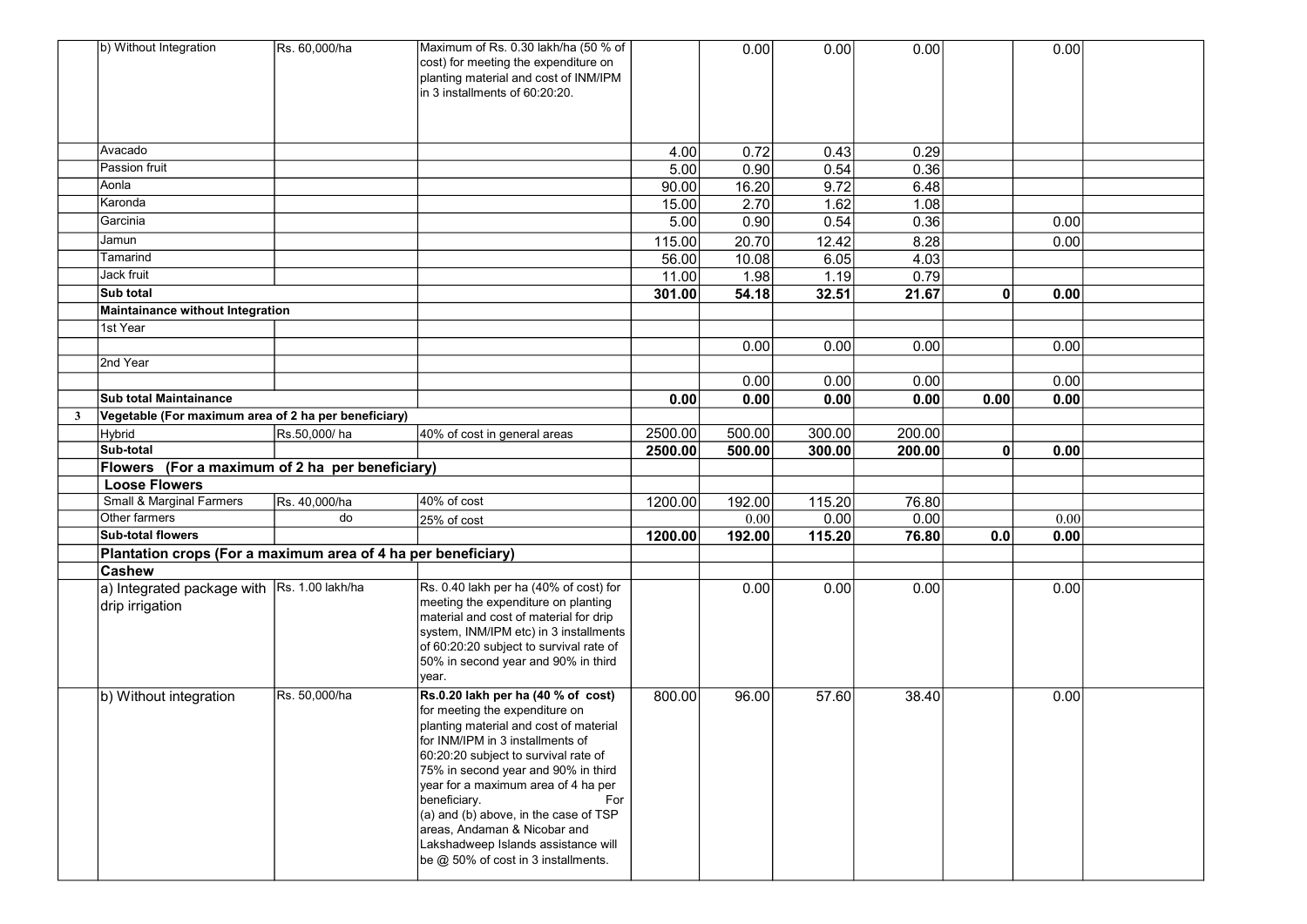| Cocoa                                         |                      |                                                                                                                                                                                                                                                                                                                                                                                                                                                                                      |         |        |        |        |      |      |                                               |
|-----------------------------------------------|----------------------|--------------------------------------------------------------------------------------------------------------------------------------------------------------------------------------------------------------------------------------------------------------------------------------------------------------------------------------------------------------------------------------------------------------------------------------------------------------------------------------|---------|--------|--------|--------|------|------|-----------------------------------------------|
| a) Integrated package with drip<br>irrigation | Rs. 1.00 lakh/ha     | Rs. 0.40 lakh per ha (40% of cost) for<br>meeting the expenditure on planting<br>material and cost of material for drip<br>system, INM/IPM etc) in 3 installments<br>of 60:20:20 subject to survival rate of<br>50% in second year and 90% in third<br>year.                                                                                                                                                                                                                         |         | 0.00   | 0.00   | 0.00   |      | 0.00 |                                               |
| b) Without integration                        | Rs. 50,000/ha        | Rs.0.20 lakh per ha (40 % of cost)<br>for meeting the expenditure on<br>planting material and cost of material<br>for INM/IPM in 3 installments of<br>60:20:20 subject to survival rate of<br>75% in second year and 90% in third<br>year for a maximum area of 4 ha per<br>beneficiary.<br>For<br>$(a)$ and (b) above, in the case of NE<br>and Himalayan States, TSP areas,<br>Andaman & Nicobar and<br>Lakshadweep Islands assistance will<br>be @ 50% of cost in 3 installments. | 2500.00 | 300.00 | 180.00 | 120.00 |      | 0.00 |                                               |
| Sub-total                                     |                      |                                                                                                                                                                                                                                                                                                                                                                                                                                                                                      | 3300.00 | 396.00 | 237.60 | 158.40 | 0.00 | 0.00 |                                               |
|                                               | Maintainance I year  |                                                                                                                                                                                                                                                                                                                                                                                                                                                                                      |         |        |        |        |      |      |                                               |
| Cashew                                        | Rs. 40,000ha         | Maximum of Rs. 20,000/- per ha (50%<br>of cost for meeting the expenditure on<br>planting material and cost of material<br>for INM/IPM etc) in 3 installments of<br>60:20:20 subject to survival rate of<br>75% in second year and 90% in third<br>year for a maximum area of 4 ha                                                                                                                                                                                                   | 200.00  | 8.00   | 4.80   | 3.20   |      |      | Includes 1000 ha<br>of titli affected<br>area |
| Cocoa                                         | Rs. 40,000ha         | Maximum of Rs. 20,000/- per ha (50%<br>of cost for meeting the expenditure on<br>planting material and cost of material<br>for INM/IPM etc) in 3 installments of<br>60:20:20 subject to survival rate of<br>75% in second year and 90% in third<br>vear for a maximum area of 4 ha                                                                                                                                                                                                   | 2600.00 | 104.00 | 62.40  | 41.60  |      |      |                                               |
|                                               | Maintainance II year |                                                                                                                                                                                                                                                                                                                                                                                                                                                                                      |         |        |        |        |      |      |                                               |
| Cashew                                        | Rs. 40,000ha         | Maximum of Rs. 20,000/- per ha (50%<br>of cost for meeting the expenditure on<br>planting material and cost of material<br>for INM/IPM etc) in 3 installments of<br>60:20:20 subject to survival rate of<br>75% in second year and 90% in third<br>year for a maximum area of 4 ha                                                                                                                                                                                                   | 1280.00 | 51.20  | 30.72  | 20.48  |      |      |                                               |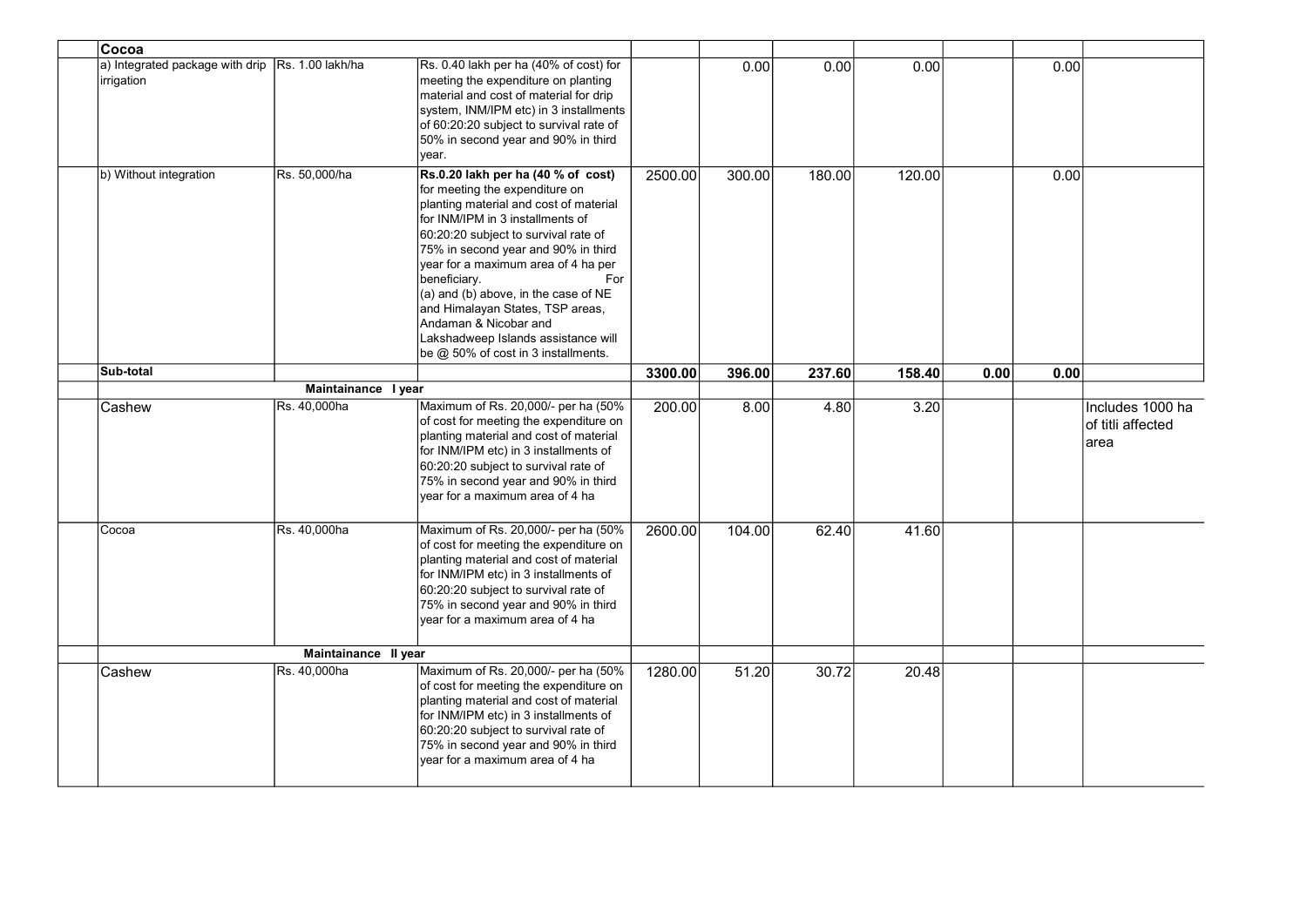|                | Cocoa                                                                                    | Rs. 40,000ha                                     | Maximum of Rs. 20,000/- per ha (50%<br>of cost for meeting the expenditure on<br>planting material and cost of material<br>for INM/IPM etc) in 3 installments of<br>60:20:20 subject to survival rate of<br>75% in second year and 90% in third<br>vear for a maximum area of 4 ha | 3204.80  | 128.19  | 76.92   | 51.28   |              |        |  |
|----------------|------------------------------------------------------------------------------------------|--------------------------------------------------|------------------------------------------------------------------------------------------------------------------------------------------------------------------------------------------------------------------------------------------------------------------------------------|----------|---------|---------|---------|--------------|--------|--|
|                | <b>Sub-total Maintainance</b>                                                            |                                                  |                                                                                                                                                                                                                                                                                    | 7284.80  | 291.39  | 174.84  | 116.56  | 0.00         | 0.00   |  |
|                | <b>Grand Total Area Expansion</b>                                                        |                                                  |                                                                                                                                                                                                                                                                                    | 17208.00 | 3194.36 | 1891.24 | 1243.90 | 0.00         | 0.00   |  |
| $\overline{4}$ | <b>Grand Total Area Expansion Maintainance</b>                                           |                                                  |                                                                                                                                                                                                                                                                                    | 20749.72 | 1072.21 | 643.33  | 428.88  | 0.00         | 0.00   |  |
| 5              | Mushrooms                                                                                |                                                  |                                                                                                                                                                                                                                                                                    |          |         |         |         |              |        |  |
|                | Sub-total mushrooms                                                                      |                                                  |                                                                                                                                                                                                                                                                                    | 0.00     | 0.00    | 0.00    | 0.00    | 0.00         | 0.00   |  |
| 6              | Rejuvenation/replacement of<br>senile plantation including<br>Canopy management. Mango   | Rs. 40,000/ha                                    | 50% of the total cost subject to a<br>maximum of Rs. 20,000/ha limited to<br>two ha per beneficiary.                                                                                                                                                                               | 4000.0   | 625.00  | 375.00  | 250.00  |              |        |  |
|                | Sub-total                                                                                |                                                  |                                                                                                                                                                                                                                                                                    | 4000     | 625.00  | 375.00  | 250.00  | 0.00         | 0.00   |  |
| $\overline{7}$ | <b>Creation of Water resources</b>                                                       |                                                  |                                                                                                                                                                                                                                                                                    |          |         |         |         |              |        |  |
|                | <b>Community tanks</b>                                                                   |                                                  |                                                                                                                                                                                                                                                                                    |          |         |         |         |              |        |  |
|                | i) Community tanks/on farm ponds/on farm water reservoirs with use of                    |                                                  | plastic/RCC lining - (10 ha. of command area, with pond size of 100m x 100m x                                                                                                                                                                                                      |          |         |         |         |              |        |  |
|                | Community tanks/on farm ponds/on farm water reservoirs with use of<br>plastic/RCC lining |                                                  |                                                                                                                                                                                                                                                                                    |          |         |         |         |              |        |  |
|                | Plain areas                                                                              | Rs. 20.00 lakh in plain<br>areas                 | 100% of cost for 10 ha command                                                                                                                                                                                                                                                     | 45       | 900.00  | 540.00  | 360.00  |              |        |  |
|                | Hilly areas.                                                                             | lareas.                                          | Rs. 25 lakh/ unit for Hilly 100% of cost for 10 ha command                                                                                                                                                                                                                         |          | 0.00    | 0.00    | 0.00    |              |        |  |
|                | ii) Water harvesting system for individuals- for storage of water in                     |                                                  |                                                                                                                                                                                                                                                                                    |          |         |         |         |              |        |  |
|                | 20mx20mx3m                                                                               |                                                  |                                                                                                                                                                                                                                                                                    |          |         |         |         |              |        |  |
|                | Plain areas                                                                              | areas and                                        | Rs. 1.50 lakh/unit in plain 50% of cost. Maintainance to be<br>ensured by the beneficiary.                                                                                                                                                                                         | 450      | 337.50  | 202.50  | 135.00  |              |        |  |
|                | Hilly areas.                                                                             | areas                                            | Rs. 1.80 lakh/unit in hilly 50% of cost. Maintainance to be<br>ensured by the beneficiary.                                                                                                                                                                                         |          | 0.00    | 0.00    | 0.00    |              |        |  |
|                | Sub-total                                                                                |                                                  |                                                                                                                                                                                                                                                                                    | 495      | 1237.50 | 742.50  | 495.00  | $\mathbf{0}$ | 0.00   |  |
| 8              | <b>Protected cultivation</b>                                                             |                                                  |                                                                                                                                                                                                                                                                                    |          |         |         |         |              |        |  |
|                | (b) Naturally ventilated system                                                          |                                                  |                                                                                                                                                                                                                                                                                    |          |         |         |         |              |        |  |
|                | (i) Tubular structur                                                                     | Rs.1060/Sq.m                                     | 50% of the cost limited to 4000 Sq.m<br>per beneficiarv.                                                                                                                                                                                                                           |          | 0.00    | 0.00    | 0.00    |              | 0.00   |  |
|                | Hilly areas.                                                                             | Rs.1290/Sq.m                                     | do                                                                                                                                                                                                                                                                                 |          | 0.00    | 0.00    | 0.00    |              | 0.00   |  |
|                | (i) Tubular structur                                                                     | Rs. 935/Sq.m (>500 Sq.<br>$ m$ up to 1008 Sq. m) | 50% of the cost limited to 4000 Sq.m<br>per beneficiary.                                                                                                                                                                                                                           |          | 0.00    | 0.00    | 0.00    |              | 0.00   |  |
|                | (i) Tubular structur                                                                     | Rs. 890/Sq. m (>1008                             | 50% of the cost limited to 4000 Sq.m                                                                                                                                                                                                                                               |          |         | 0.00    | 0.00    |              | 0.00   |  |
|                | (i) Tubular structur                                                                     | Sq.m up to 2080 Sq. m)<br>Rs. 844/Sq. m (>2080)  | per beneficiary.<br>50% of the cost limited to 4000 Sq.m                                                                                                                                                                                                                           |          |         |         |         |              |        |  |
|                |                                                                                          | Sq. m up to 4000 Sq. m)                          | per beneficiary.                                                                                                                                                                                                                                                                   | 6.00     | 253.20  | 151.92  | 101.28  | 8.97         | 378.53 |  |
|                | c) Plastic Mulching                                                                      |                                                  |                                                                                                                                                                                                                                                                                    |          |         |         |         |              |        |  |
|                | <b>Plastic Mulching</b>                                                                  | Rs. 32,000/ha                                    | 50% of the total cost limited to 2 ha per<br>beneficiary.                                                                                                                                                                                                                          | 5000     | 800.00  | 480.00  | 320.00  | 2922         | 467.96 |  |
|                | <b>Plastic Mulching</b>                                                                  | Rs. 36,800/ha for hilly<br>areas                 | 50% of the total cost limited to 2 ha per<br>beneficiary.                                                                                                                                                                                                                          |          | 0.00    | 0.00    | 0.00    |              | 0.00   |  |
|                | d) Shade Net House                                                                       |                                                  |                                                                                                                                                                                                                                                                                    |          |         | 0.00    | 0.00    |              |        |  |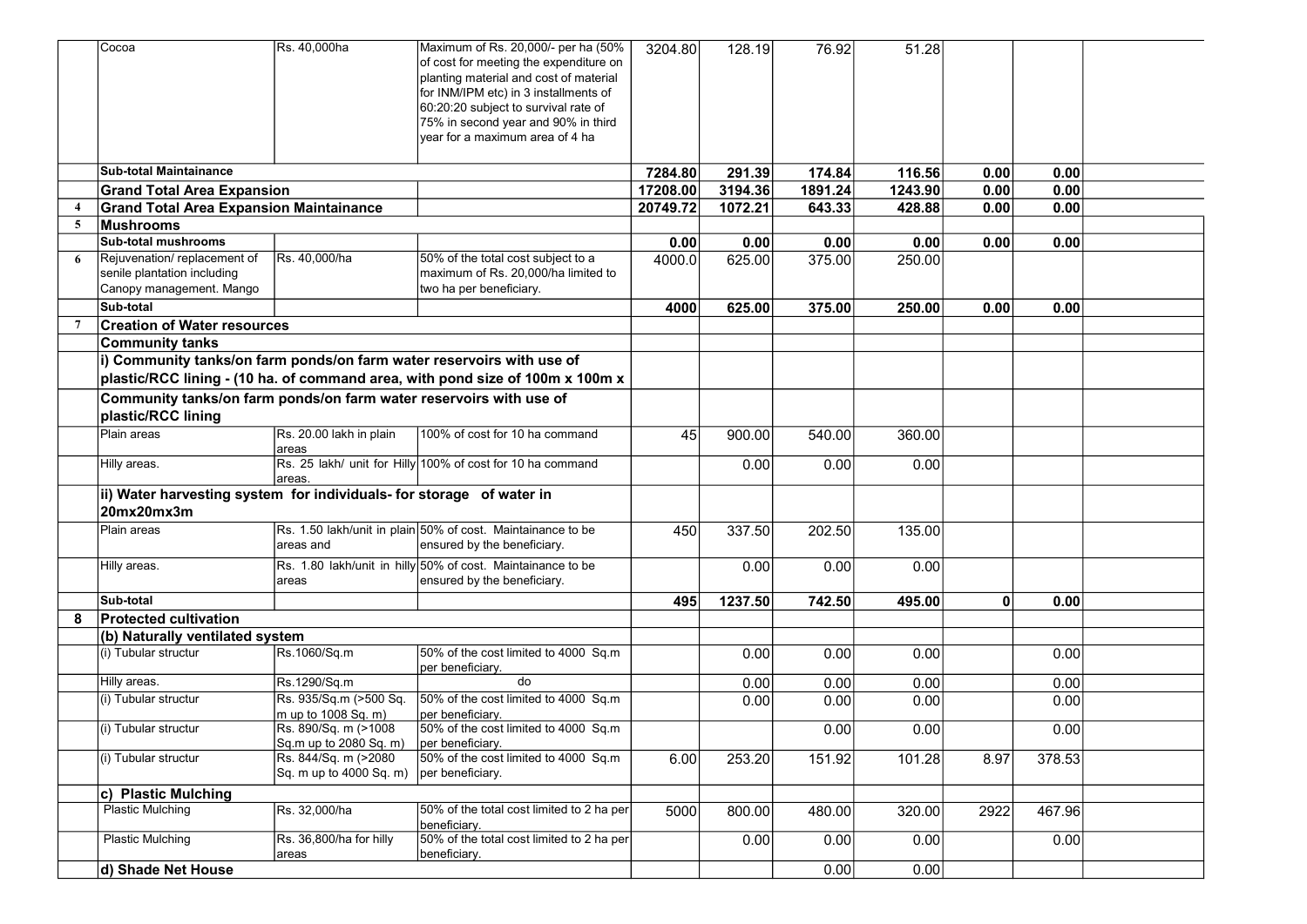|    | i) Tubular structure                                                                                         | Rs. 710/Sq.m         | 50% of cost limited to 4000 Sq.m per<br>beneficiary.                                  | 16.80        | 596.40  | 357.84  | 238.56  | 16.41        | 582.56    |                                                                                                                                             |
|----|--------------------------------------------------------------------------------------------------------------|----------------------|---------------------------------------------------------------------------------------|--------------|---------|---------|---------|--------------|-----------|---------------------------------------------------------------------------------------------------------------------------------------------|
|    | e) Anti Bird/Anti Hail Nets                                                                                  | Rs.35/- per Sq.m     | 50% of cost limited to 5000 Sq.m per<br>beneficiary.                                  | 797          | 264.36  | 158.62  | 105.74  | 481          | 159.57    |                                                                                                                                             |
|    | f) Cost of planting material &<br>cultivation of high value<br>vegetables grown in poly<br>house             | Rs.140/Sq. m         | 50% of cost limited to 4000 Sq.m per<br>beneficiary.                                  | 25.00        | 175.00  | 105.00  | 70.00   |              | 0.00      |                                                                                                                                             |
|    | Cost of planting material &<br>cultivation of high value<br><b>Flowers</b>                                   | Rs.140/Sq. m         | 50% of cost limited to 4000 Sq.m per<br>beneficiary.                                  |              | 0.00    | 0.00    | 0.00    |              | 0.00      |                                                                                                                                             |
|    | g) Cost of planting material &<br>cultivation of Orchid &<br>Anthurium under poly<br>house/shade net house.  | Rs. 700/Sq.m         | 50% of cost limited to 4000 Sq. m per<br>beneficiary.                                 |              |         | 0.00    | 0.00    | 10.12        | 70.84     |                                                                                                                                             |
|    | h) Cost of planting material &<br>cultivation of Carnation &<br>Gerbera under poly<br>house/shade net house. | Rs. 610/Sq.m         | 50% of cost limited to 4000 Sq. m per<br>beneficiary.                                 |              | 0.00    | 0.00    | 0.00    |              |           |                                                                                                                                             |
|    | i) Cost of planting material &<br>cultivation of Rose and lilum<br>under poly house/shade net<br>house       | Rs. 426/Sq.m         | 50% of cost limited to 4000 Sq. m per<br>beneficiary.                                 | 21.00        | 447.30  | 268.38  | 178.92  | 20.00        | 426.00    |                                                                                                                                             |
|    | Chrysanthimum                                                                                                |                      |                                                                                       |              |         |         |         |              |           |                                                                                                                                             |
|    | Sub-total protected cultivation                                                                              |                      |                                                                                       | 5865.80      | 2536.26 | 1521.76 | 1014.50 | 3458.48      | 2085.46   |                                                                                                                                             |
| 9  | Promotion of Integrated Nutrient Management(INM)/ Integrated Pest                                            |                      |                                                                                       |              |         |         |         |              |           |                                                                                                                                             |
|    | Promotion of IPM                                                                                             | Rs. 4000/ha          | 30% of cost subject to a maximum of<br>Rs 1200/ha limited to 4.00 ha/<br>beneficiarv. |              | 0.00    | 0.00    | 0.00    |              |           | 0.00 To be need based and<br>taken up after identifying<br>problem of pest / disease<br>and nutrient deficiency.                            |
|    | Promotion of INM                                                                                             | Rs. 4000/ha          | 30% of cost subject to a maximum of<br>Rs 1200/ha limited to 4.00 ha/<br>beneficiary. |              | 0.00    | 0.00    | 0.00    |              | $0.00$ do |                                                                                                                                             |
|    | Disease forecasting unit (PSUs) Rs. 6.00 lakh/unit                                                           |                      | 100 % of costs.                                                                       |              | 0.00    | 0.00    | 0.001   |              | 0.00      |                                                                                                                                             |
|    | <b>Bio control lab</b>                                                                                       |                      |                                                                                       |              |         | 0.00    | 0.00    |              |           |                                                                                                                                             |
|    | a) Public Sector                                                                                             | Rs. 90.00 lakh/unit  | 100% to Public sector                                                                 |              | 0.00    | 0.00    | 0.00    |              |           | 0.00 Project to be submitted                                                                                                                |
|    | b) Private Sector                                                                                            | Rs. 90.00 lakh/unit  | 50% to private sector.                                                                |              | 0.00    | 0.00    | 0.00    |              | 0.00      |                                                                                                                                             |
|    | <b>Plant Health Clinic</b>                                                                                   |                      |                                                                                       |              |         | 0.00    | 0.00    |              |           |                                                                                                                                             |
|    | a) Public Sector                                                                                             | Rs. 25.00 lakhs/unit | 100% to Public sector                                                                 |              | 0.00    | 0.00    | 0.00    |              |           | 0.00 Minutes of SLEC meeting<br>to be submitted along with<br>details of beneficiareis,<br>locaiton, etc to facilitate<br>release of funds. |
|    | b) Private Sector                                                                                            | Rs. 25.00 lakhs/unit | 50% to private sector.                                                                |              | 0.00    | 0.00    | 0.00    |              |           | 0.00 Project to be submitted                                                                                                                |
|    | Leaf /Tissue analysis lab                                                                                    |                      |                                                                                       |              |         |         |         |              |           |                                                                                                                                             |
|    | a) Public Sector                                                                                             | Rs. 25.00 lakhs/unit | 100% to Public sector                                                                 |              | 0.00    | 0.00    | 0.00    |              |           | 0.00 Project to be submitted                                                                                                                |
|    | b) Private Sector                                                                                            | Rs. 25.00 lakhs/unit | 50% to private sector.                                                                |              | 0.00    | 0.00    | 0.00    |              | 0.00      |                                                                                                                                             |
|    | Sub-total INM / IPM                                                                                          |                      |                                                                                       | $\mathbf{0}$ | 0.00    | 0.00    | 0.00    | $\mathbf{0}$ | 0.00      |                                                                                                                                             |
| 10 | <b>Adoption Organic Farming</b>                                                                              |                      |                                                                                       |              |         |         |         |              |           |                                                                                                                                             |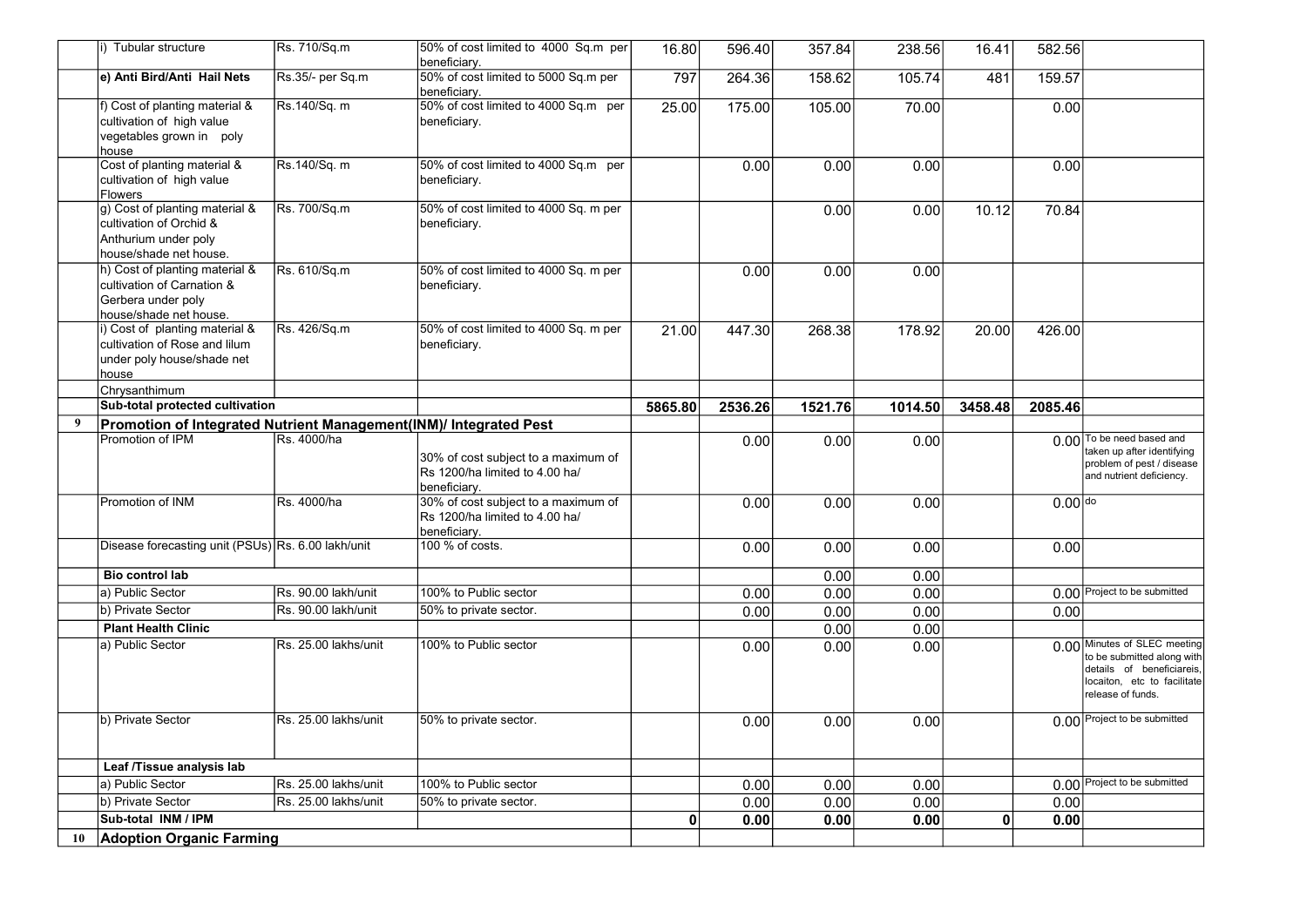|    | (i) Adoption of Organic Farming. Rs. 20,000/ha<br>1st Year (ha)       |                         | 50% of cost limited to Rs.10000/ha for<br>a maximum area of 4 ha. per                      |      | 0.00              | 0.00 | 0.00 |      |      | 0.00 Project to be submitted                              |
|----|-----------------------------------------------------------------------|-------------------------|--------------------------------------------------------------------------------------------|------|-------------------|------|------|------|------|-----------------------------------------------------------|
|    |                                                                       |                         | beneficiary, spread over a period of 3                                                     |      |                   |      |      |      |      |                                                           |
|    |                                                                       |                         | years involving an assistance of                                                           |      |                   |      |      |      |      |                                                           |
|    |                                                                       |                         | Rs.4000/- in first year and Rs.3000/-                                                      |      |                   |      |      |      |      |                                                           |
|    |                                                                       |                         | each in second & third year. The<br>programme to be linked with                            |      |                   |      |      |      |      |                                                           |
|    |                                                                       |                         | certification.                                                                             |      |                   |      |      |      |      |                                                           |
|    | 2nd Year                                                              | Rs. 20,000/ha           | 50% of cost limited to Rs.10000/ha for                                                     |      | 0.00              | 0.00 | 0.00 |      | 0.00 |                                                           |
|    |                                                                       |                         | a maximum area of 4 ha. per                                                                |      |                   |      |      |      |      |                                                           |
|    |                                                                       |                         | beneficiary, spread over a period of 3                                                     |      |                   |      |      |      |      |                                                           |
|    |                                                                       |                         | years involving an assistance of                                                           |      |                   |      |      |      |      |                                                           |
|    |                                                                       |                         | Rs.4000/- in first year and Rs.3000/-<br>each in second & third year. The                  |      |                   |      |      |      |      |                                                           |
|    |                                                                       |                         | programme to be linked with                                                                |      |                   |      |      |      |      |                                                           |
|    |                                                                       |                         | certification.                                                                             |      |                   |      |      |      |      |                                                           |
|    | 3rd Year                                                              | Rs. 20,000/ha           | 50% of cost limited to Rs.10000/ha for                                                     |      | 0.00              | 0.00 | 0.00 |      | 0.00 |                                                           |
|    |                                                                       |                         | a maximum area of 4 ha. per                                                                |      |                   |      |      |      |      |                                                           |
|    |                                                                       |                         | beneficiary, spread over a period of 3                                                     |      |                   |      |      |      |      |                                                           |
|    |                                                                       |                         | years involving an assistance of<br>Rs.4000/- in first year and Rs.3000/-                  |      |                   |      |      |      |      |                                                           |
|    |                                                                       |                         | each in second & third year. The                                                           |      |                   |      |      |      |      |                                                           |
|    |                                                                       |                         | programme to be linked with                                                                |      |                   |      |      |      |      |                                                           |
|    |                                                                       |                         | certification.                                                                             |      |                   |      |      |      |      |                                                           |
|    | (ii) Organic Certification (no)                                       |                         |                                                                                            |      |                   |      |      |      |      |                                                           |
|    | 1st Year (ha)                                                         | Project based           | Rs. 5 lakh for a cluster of 50 ha which                                                    |      | 0.00              | 0.00 | 0.00 |      |      | 0.00 Project to be submitted                              |
|    |                                                                       |                         | will include Rs.1.50 lakh in first year,<br>Rs. 1.50 lakh in second year and Rs.           |      |                   |      |      |      |      |                                                           |
|    |                                                                       |                         | 2.00 lakh in third year.                                                                   |      |                   |      |      |      |      |                                                           |
|    | 2nd Year                                                              | Project based           | Rs. 5 lakh for a cluster of 50 ha which                                                    |      | 0.00              | 0.00 | 0.00 |      | 0.00 |                                                           |
|    |                                                                       |                         | will include Rs.1.50 lakh in first year,                                                   |      |                   |      |      |      |      |                                                           |
|    |                                                                       |                         | Rs. 1.50 lakh in second year and Rs.                                                       |      |                   |      |      |      |      |                                                           |
|    | 3rd Year                                                              |                         | 2.00 lakh in third year.<br>Rs. 5 lakh for a cluster of 50 ha which                        |      |                   |      |      |      |      |                                                           |
|    |                                                                       | Project based           | will include Rs.1.50 lakh in first year,                                                   |      | 0.00              | 0.00 | 0.00 |      | 0.00 |                                                           |
|    |                                                                       |                         | Rs. 1.50 lakh in second year and Rs.                                                       |      |                   |      |      |      |      |                                                           |
|    |                                                                       |                         | 2.00 lakh in third year.                                                                   |      |                   |      |      |      |      |                                                           |
|    | iii) Vermi compost Units /organic input production unit               |                         |                                                                                            |      |                   |      |      |      |      |                                                           |
|    | i) Vermi compost Units                                                | Rs.1,00,000/ unit for   | 50% of cost conforming to the size of                                                      |      | 0.00              | 0.00 | 0.00 |      |      | 0.00 Designs para meter of<br><b>HDPE</b><br>beds<br>will |
|    |                                                                       | permanent structure and | the unit of 30'x8'x2.5' dimension of<br>Rs. 16,000/unit for HDPE permanent structure to be |      |                   |      |      |      |      | <b>BIS</b><br>conformer<br>to                             |
|    |                                                                       | Vermibed.               | administered on pro-rata basis. 50% of                                                     |      |                   |      |      |      |      | standards<br>(IS                                          |
|    |                                                                       |                         | cost conforming to the size of 96 cft                                                      |      |                   |      |      |      |      | 15907:2010)                                               |
|    |                                                                       |                         | $(12^{\circ}x4^{\circ}x2^{\circ})$ and IS 15907:2010 to be                                 |      |                   |      |      |      |      |                                                           |
|    |                                                                       |                         | administered on pro-rata basis.                                                            |      |                   |      |      |      |      |                                                           |
|    |                                                                       |                         |                                                                                            |      |                   |      |      |      |      |                                                           |
|    | ii) Vermibeds                                                         | do                      | do                                                                                         |      | 0.00              | 0.00 | 0.00 |      | 0.00 |                                                           |
|    | Sub-total                                                             |                         |                                                                                            | 0.00 | $\overline{0.00}$ | 0.00 | 0.00 | 0.00 | 0.00 |                                                           |
| 11 | Pollination support through beekeeping<br>Production of nucleus stock | Rs. 20.00 lakh          | 100% of the cost.                                                                          |      |                   |      |      |      |      |                                                           |
|    | (Public sector)                                                       |                         |                                                                                            |      | 0.00              | 0.00 | 0.00 |      | 0.00 |                                                           |
|    | Production of bee colonies by Rs. 10.00 lakh                          |                         | 40% of cost for producing min. of 2000                                                     |      | 0.00              | 0.00 | 0.00 |      | 0.00 |                                                           |
|    | bee breeder                                                           |                         | colonies / year                                                                            |      |                   |      |      |      |      |                                                           |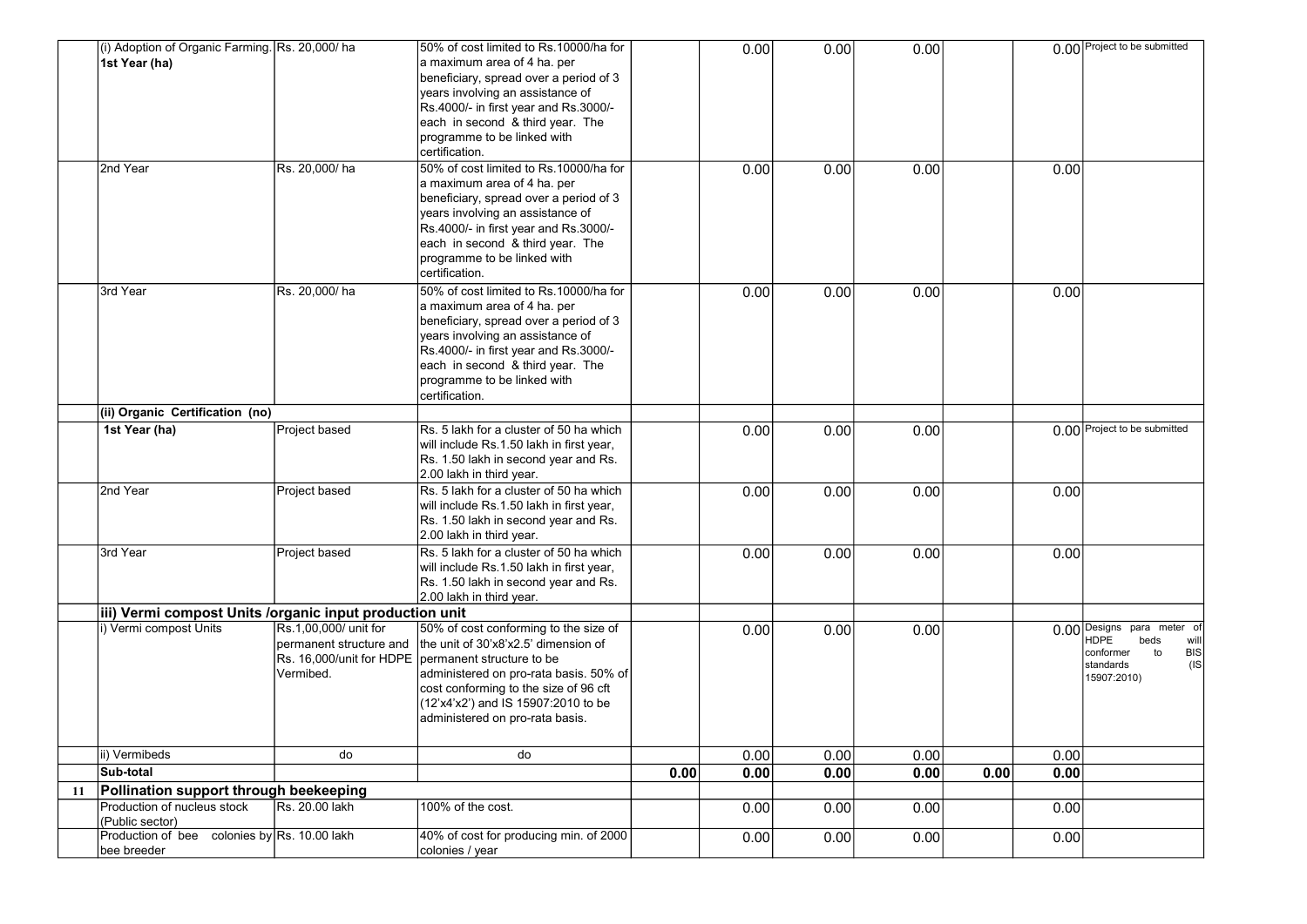|    | Honey bee colony                                                                             | Rs.2000/colony of 8<br>frames | 40% of cost limited to 50 colonies /<br>Ibeneficiarv.                                                                                                                                                                                                                  | 3000    | 24.00  | 14.40  | 9.60   |      |      |  |
|----|----------------------------------------------------------------------------------------------|-------------------------------|------------------------------------------------------------------------------------------------------------------------------------------------------------------------------------------------------------------------------------------------------------------------|---------|--------|--------|--------|------|------|--|
|    | Hives                                                                                        | Rs 2000/ per hive.            | 40% of cost limited to 50 colonies /<br>beneficiary.                                                                                                                                                                                                                   | 3000    | 24.00  | 14.40  | 9.60   |      |      |  |
|    | Equipment including honey<br>extractor (4 frame), food grade<br>container (30 kg), net, etc. | Rs. 20,000/set                | 40% of the cost limited to one set per<br>beneficiary.                                                                                                                                                                                                                 | 60      | 4.80   | 2.88   | 1.92   |      |      |  |
|    | Sub-total                                                                                    |                               |                                                                                                                                                                                                                                                                        | 6060.00 | 52.80  | 31.68  | 21.12  | 0.00 | 0.00 |  |
| 12 | <b>Horticulture Mechanization</b>                                                            |                               |                                                                                                                                                                                                                                                                        |         |        |        |        |      |      |  |
|    | i) Tractor (upto 20 PTO HP)                                                                  | 3.00 lakh/unit                | 25% of cost, subject to a maximum of<br>Rs. 0.75 lakh/unit for general category<br>farmers, and in the case if SC, ST,<br>Small & Marginal famers, women<br>farmers and beneficiaries in NE states,<br>35% of cost, subject to a maximum of<br>Rs. 1.00 lakh per unit. | 299     | 224.25 | 134.55 | 89.70  |      |      |  |
|    | ii) Power Tiller                                                                             |                               |                                                                                                                                                                                                                                                                        |         |        |        |        |      |      |  |
|    |                                                                                              |                               |                                                                                                                                                                                                                                                                        |         |        |        |        |      |      |  |
|    | a) Power tiller (below 8 BHP)<br>(General Category)                                          | 1.00 lakh per unit            | Subject to a maximum of Rs.0.40<br>lakh/unit for general category farmers,<br>and in the case if SC, ST, Small &<br>Marginal farmers, women farmers and<br>beneficiaries in NE states, subject of a<br>maximum of Rs. 0.50 lakh/unit.                                  | 150     | 60.00  | 36.00  | 24.00  |      | 0.00 |  |
|    | b) Power tiller (8 BHP & above)<br>(General Category)                                        | 1.50 lakh per unit            | Subject to a maximum of Rs.0.60<br>lakh/unit for general category farmers,<br>and in the case if SC, ST, Small &<br>Marginal farmers, women farmers and<br>beneficiaries in NE states, subject of a<br>maximum of Rs. 0.75 lakh/unit.                                  | 48      | 28.80  | 17.28  | 11.52  |      |      |  |
|    | Plastic<br>mulch<br>laying<br>lc)<br>machine                                                 | 0.70 lakh per unit            | Subject to a maximum of Rs.0.28<br>lakh/unit for general category farmers,<br>and in the case if SC, ST, Small &<br>Marginal farmers, women farmers and<br>beneficiaries in NE states, subject of a<br>maximum of Rs. 0.35 lakh/unit.                                  |         | 0.00   | 0.00   | 0.00   |      | 0.00 |  |
|    | 1) General                                                                                   | -do-                          | -do-                                                                                                                                                                                                                                                                   | 40      | 11.20  | 6.72   | 4.48   |      |      |  |
|    | 2) SC & ST, SF/MF                                                                            | $-do-$                        | -do-                                                                                                                                                                                                                                                                   |         | 0.00   | 0.00   | 0.00   |      |      |  |
|    | Power Knapsack sprayer/power operated Taiwan sprayer (16 lts Capcity)                        |                               |                                                                                                                                                                                                                                                                        |         |        |        |        |      |      |  |
|    | a) General                                                                                   | 0.20 lakh per unit            | Subject to a maximum of Rs.0.08<br>lakh/unit for general category farmers,<br>and in the case if SC, ST, Small &<br>Marginal farmers, women farmers and<br>beneficiaries in NE states, subject of a<br>maximum of Rs. 0.10 lakh/unit                                   | 3205    | 256.40 | 153.84 | 102.56 |      |      |  |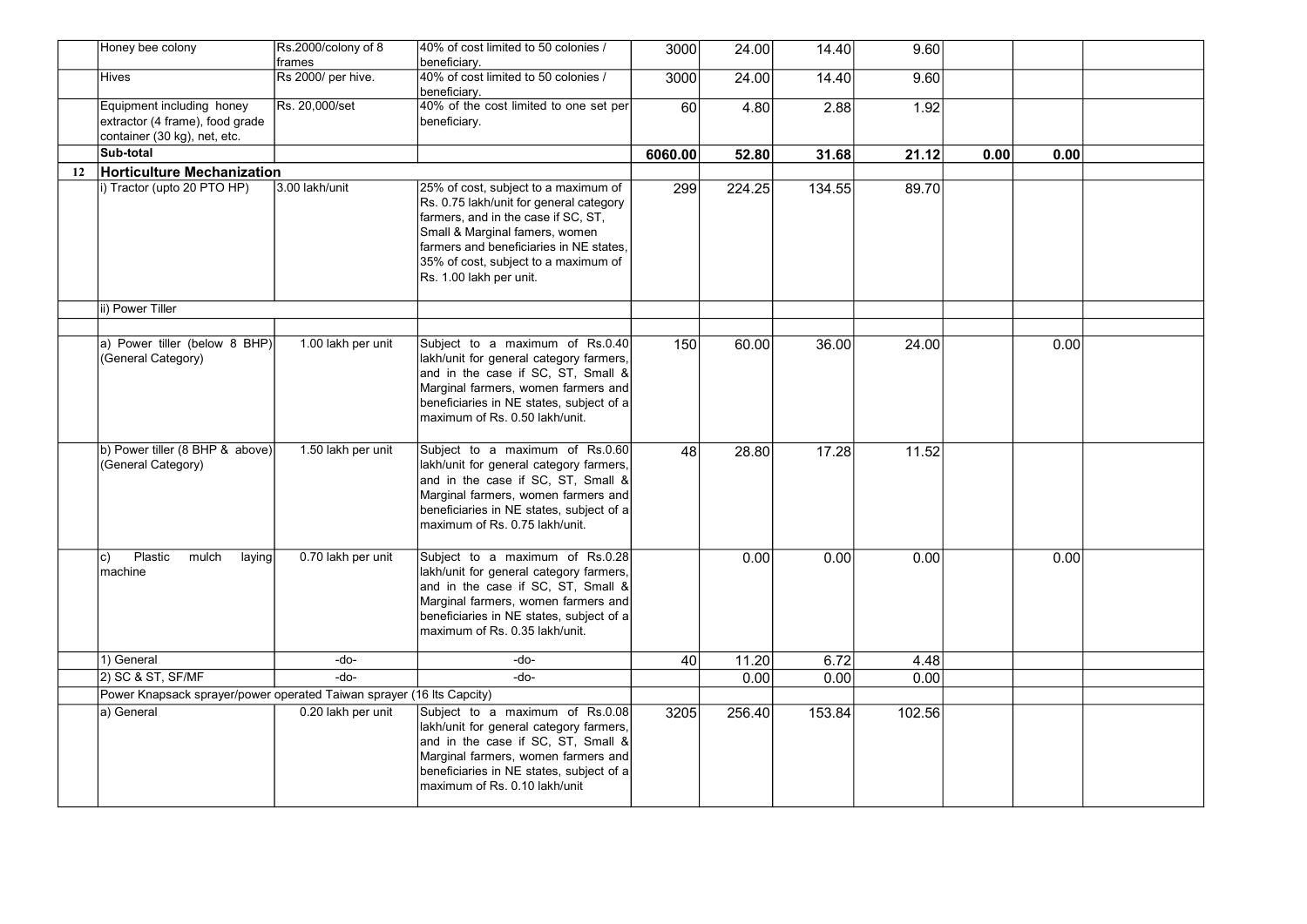|    | b) SC/ ST etc                                                                                                           | 0.20 lakh per unit                                       | Subject to a maximum of Rs.0.08<br>lakh/unit for general category farmers,<br>and in the case if SC, ST, Small &<br>Marginal farmers, women farmers and<br>beneficiaries in NE states, subject of a<br>maximum of Rs. 0.10 lakh/unit                                   |                | 0.00    | 0.00    | 0.00   |      |         |       |
|----|-------------------------------------------------------------------------------------------------------------------------|----------------------------------------------------------|------------------------------------------------------------------------------------------------------------------------------------------------------------------------------------------------------------------------------------------------------------------------|----------------|---------|---------|--------|------|---------|-------|
|    | Mounted<br>Tractor<br>/operated<br>sprayer (Below 20HP)                                                                 |                                                          |                                                                                                                                                                                                                                                                        |                |         |         |        |      |         |       |
|    | a) General                                                                                                              | 0.20 lakh per unit                                       | Subject to a maximum of Rs. 0.08<br>lakh/unit for general category farmers,<br>and in the case if SC, ST, Small &<br>Marginal farmers, women farmers and<br>beneficiaries in NE states, subject of a<br>maximum of Rs. 0.10 lakh/unit.                                 | 48             | 3.84    | 2.30    | 1.54   |      |         |       |
|    | b) SC/ ST etc                                                                                                           | 0.20 lakh per unit                                       | Subject to a maximum of Rs. 0.08<br>lakh/unit for general category farmers,<br>and in the case if SC, ST, Small &<br>Marginal farmers, women farmers and<br>beneficiaries in NE states, subject of a<br>maximum of Rs. 0.10 lakh/unit.                                 |                | 0.00    | 0.00    | 0.00   |      |         |       |
|    | Mounted<br>/operated<br>Tractor                                                                                         |                                                          |                                                                                                                                                                                                                                                                        |                |         |         |        |      |         |       |
|    | sprayer (Above 35HP)<br>a) General                                                                                      | 1.26 lakh per unit                                       | 40% of cost, subject to a maximum of<br>Rs. 0.50 lakh/unit for general category<br>farmers, and in the case if SC, ST,<br>Small & Marginal famers, women<br>farmers and beneficiaries in NE states,<br>50% of cost, subject to a maximum of<br>Rs. 0.63 lakh per unit. | 200            | 100.00  | 60.00   | 40.00  |      |         |       |
|    | Sub-total                                                                                                               |                                                          |                                                                                                                                                                                                                                                                        | 3990           | 684.49  | 410.69  | 273.80 | 0.00 | 0.00    |       |
| 13 |                                                                                                                         | <b>INTEGRATED POST HARVEST MANAGEMENT</b>                |                                                                                                                                                                                                                                                                        |                |         |         |        |      |         |       |
|    | Pack house / On farm<br>collection & storage unit                                                                       | Rs. 4.00 lakh/unit with<br>size of 9Mx6M                 | 50% of the capital cost.                                                                                                                                                                                                                                               | 880            | 1760.00 | 1056.00 | 704.00 | 702  | 1404.00 |       |
|    | Integrated pack house with<br>facilities for conveyer belt,<br>sorting, grading units, washing,<br>drying and weighing. | Rs. 50.00 lakh per unit<br>with size of 9Mx18M           | Credit linked back-ended subsidy @<br>35% of the cost of project in general<br>areas and 50% of cost in case Hilly &<br>Scheduled areas, per beneficiary.                                                                                                              |                |         |         |        |      |         | 9mx9m |
|    | a) General Area                                                                                                         | Rs. 50.00 lakh per unit<br>with size of 9Mx18M           | Credit linked back-ended subsidy @<br>35% of the cost of project in general<br>areas and 50% of cost in case Hilly &<br>Scheduled areas, per beneficiary.                                                                                                              | 3 <sup>1</sup> | 52.50   | 31.50   | 21.00  |      | 6.57    |       |
|    | b) Hilly Area                                                                                                           | Rs. 50.00 lakh per unit<br>with size of 9Mx18M           | Credit linked back-ended subsidy @<br>35% of the cost of project in general<br>areas and 50% of cost in case Hilly &<br>Scheduled areas, per beneficiary.                                                                                                              |                | 0.00    | 0.00    | 0.00   |      | 0.00    |       |
|    | Cold room (staging)                                                                                                     | Rs. 15.00 lakh/ unit of 30<br>MT capacity                | Credit linked back-ended subsidy @<br>35% of the cost of project in general<br>areas and 50% of cost in case Hilly &<br>Scheduled areas, per beneficiary.                                                                                                              |                | 0.00    | 0.00    | 0.00   |      | 0.00    |       |
|    |                                                                                                                         | Cold Storage (Construction, Expansion and Modernisation) |                                                                                                                                                                                                                                                                        |                |         |         |        |      |         |       |
|    |                                                                                                                         |                                                          | i) Cold storage units Type 1 - basic mezzanine structure with large chamber (of >250 MT)                                                                                                                                                                               |                |         |         |        |      |         |       |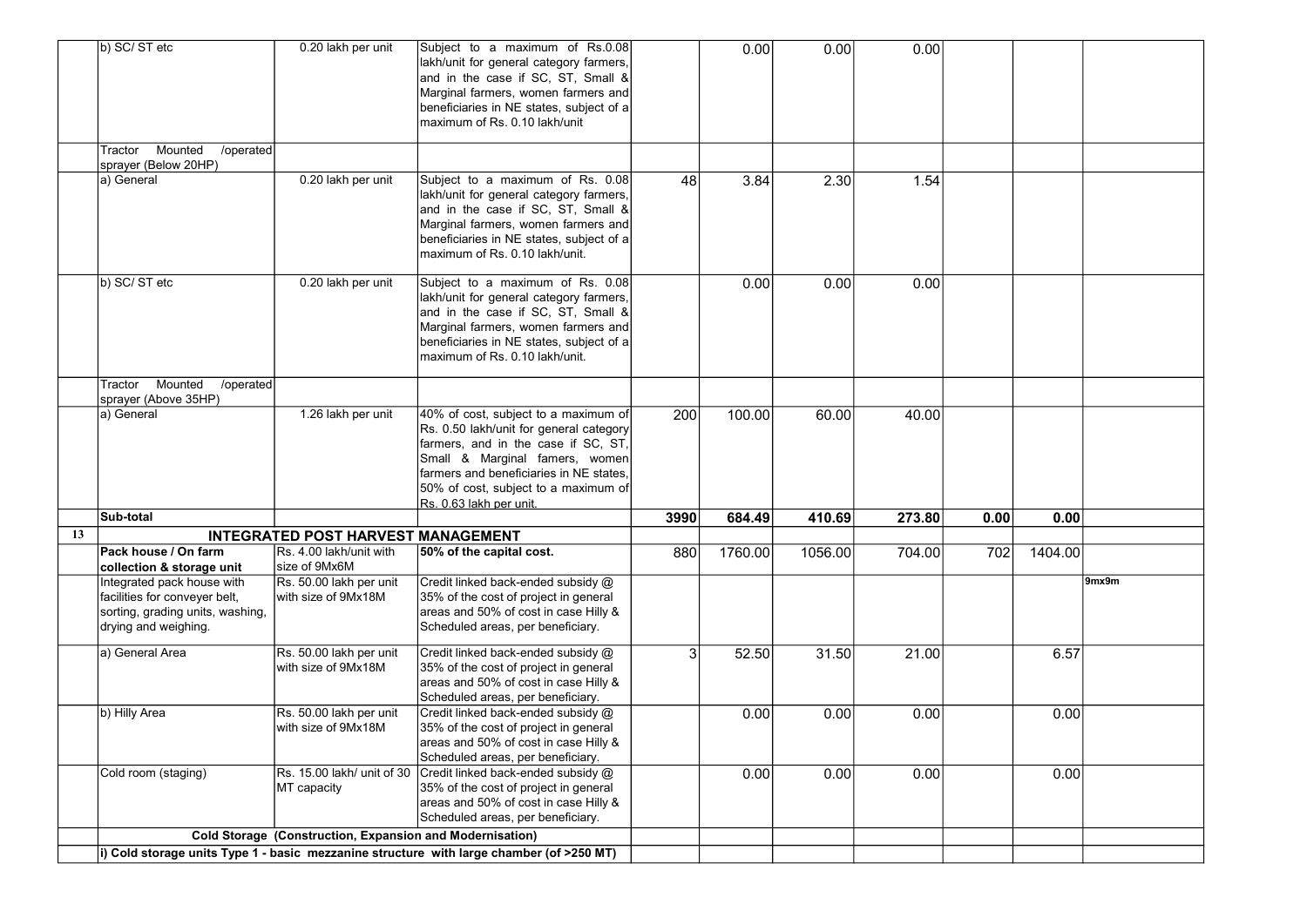|    | a) General Area                                      | Rs. 8,000/MT, (max        | Credit linked back-ended subsidy @     | 12     | 1680.00 | 1008.00 | 672.00  | 15     | 2100.00 |                              |
|----|------------------------------------------------------|---------------------------|----------------------------------------|--------|---------|---------|---------|--------|---------|------------------------------|
|    |                                                      | 5,000 MT capacity)        | 35% of the cost of project in general  |        |         |         |         |        |         |                              |
|    |                                                      |                           | areas and 50% of cost in case Hilly &  |        |         |         |         |        |         |                              |
|    |                                                      |                           | Scheduled areas, per beneficiary.      |        |         |         |         |        |         |                              |
|    | b) Hilly Area                                        | Rs. 8,000/MT, (max        | Credit linked back-ended subsidy @     |        | 0.00    | 0.00    | 0.00    |        | 0.00    |                              |
|    |                                                      | 5,000 MT capacity)        | 35% of the cost of project in general  |        |         |         |         |        |         |                              |
|    |                                                      |                           | areas and 50% of cost in case Hilly &  |        |         |         |         |        |         |                              |
|    |                                                      |                           | Scheduled areas, per beneficiary.      |        |         |         |         |        |         |                              |
|    | Technology induction and modernisation of cold-chain |                           |                                        |        |         |         |         |        |         |                              |
|    |                                                      |                           |                                        |        |         |         |         |        |         |                              |
|    | a) General Area                                      | Max Rs. 250.00 lakh for   | Credit linked back-ended subsidy @     |        |         | 0.00    | 0.00    |        | 103.91  |                              |
|    |                                                      | modernization of PLC      | 35% of the cost of project in general  |        |         |         |         |        |         |                              |
|    |                                                      | equipment, packaging      | areas and 50% of cost in case Hilly &  |        |         |         |         |        |         |                              |
|    |                                                      | lines, dock levelers,     | Scheduled areas, per beneficiary.      |        |         |         |         |        |         |                              |
|    |                                                      | advanced graders,         |                                        |        |         |         |         |        |         |                              |
|    |                                                      | alternate technologies,   |                                        |        |         |         |         |        |         |                              |
|    |                                                      | stacking systems,         |                                        |        |         |         |         |        |         |                              |
|    | b) Hilly Area                                        | Max Rs. 250.00 lakh for   | Credit linked back-ended subsidy @     |        | 0.00    | 0.00    | 0.00    |        |         | 0.00 Project to be submitted |
|    |                                                      | modernization of PLC      | 35% of the cost of project in general  |        |         |         |         |        |         |                              |
|    |                                                      | equipment, packaging      | areas and 50% of cost in case Hilly &  |        |         |         |         |        |         |                              |
|    |                                                      | lines, dock levelers,     | Scheduled areas, per beneficiary.      |        |         |         |         |        |         |                              |
|    |                                                      | advanced graders,         |                                        |        |         |         |         |        |         |                              |
|    |                                                      | alternate technologies,   |                                        |        |         |         |         |        |         |                              |
|    |                                                      |                           |                                        |        |         |         |         |        |         |                              |
|    |                                                      | stacking systems,         |                                        |        |         |         |         |        |         |                              |
|    | C.A/M.A. Storage units -                             | Rs. 32,000/ MT for 5000   | Credit linked back-ended subsidy       |        | 0.00    | 0.00    | 0.00    |        | 0.00    |                              |
|    |                                                      | MT capacity               | @40% of the cost of project in General |        |         |         |         |        |         |                              |
|    |                                                      |                           | areas.                                 |        |         |         |         |        |         |                              |
|    | Refer vans/ containers (general areas)               |                           |                                        |        |         |         |         |        |         | Project to be submitted      |
|    | a) General Area                                      | Rs. 26.00 lakh for 9 MT   | Credit linked back-ended subsidy @     |        | 0.00    | 0.00    | 0.00    |        |         | Project to be submitted      |
|    |                                                      | (NHM & HMNEH), and        | 35% of the cost of project in general  |        |         |         |         |        |         |                              |
|    |                                                      | prorata basis for lesser  | areas and 50% of cost in case of Hilly |        |         |         |         |        |         |                              |
|    |                                                      | capacity, but not below 4 | & Scheduled areas, per beneficiary.    |        |         |         |         |        |         |                              |
|    |                                                      | MT.                       |                                        |        |         |         |         |        |         |                              |
|    | b) Hilly Area                                        | Rs. 26.00 lakh for 9 MT   | Credit linked back-ended subsidy @     |        | 0.00    | 0.00    | 0.00    |        |         | Project to be submitted      |
|    |                                                      | (NHM & HMNEH), and        | 35% of the cost of project in general  |        |         |         |         |        |         |                              |
|    |                                                      | prorata basis for lesser  | areas and 50% of cost in case of Hilly |        |         |         |         |        |         |                              |
|    |                                                      | capacity, but not below 4 | & Scheduled areas, per beneficiary.    |        |         |         |         |        |         |                              |
|    |                                                      | MT.                       |                                        |        |         |         |         |        |         |                              |
|    | Ripening chamber                                     | Rs. 1.00 lakh/MT.         | -do-                                   | 20     | 420.00  | 252.00  | 168.00  |        |         | 6.53 Project to be submitted |
|    | project in general areas                             |                           |                                        |        |         |         |         |        |         |                              |
|    |                                                      |                           |                                        |        |         |         |         |        |         |                              |
|    | Ripening chamber                                     | Rs. 1.00 lakh/MT.         | -do-                                   |        | 0.00    | 0.00    | 0.00    |        |         |                              |
|    | project in Hilly areas                               |                           |                                        |        |         |         |         |        |         |                              |
|    | Evaporative / low energy                             | Rs. 5.00 lakh/unit        | 50% of the total cost.                 |        | 0.00    | 0.00    | 0.00    |        |         | Minutes of SLEC meeting      |
|    | cool chamber (8 MT)                                  |                           |                                        |        |         |         |         |        |         | to be submitted along with   |
|    |                                                      |                           |                                        |        |         |         |         |        |         | details of beneficiareis,    |
|    |                                                      |                           |                                        |        |         |         |         |        |         | locaiton, etc to facilitate  |
|    | Primary/ Mobile / Minimal processing unit            |                           |                                        |        |         |         |         |        |         | Project to be submitted      |
|    |                                                      |                           |                                        |        |         |         |         |        |         |                              |
|    | a) General Area                                      | Rs. 25.00 lakh/unit.      | Credit linked back-ended subsidy @     | 35     | 350.00  | 210.00  | 140.00  | 25     | 255.62  |                              |
|    |                                                      |                           | 40% of the capital cost of project in  |        |         |         |         |        |         |                              |
|    |                                                      |                           | general areas and 55% in case of Hilly |        |         |         |         |        |         |                              |
|    |                                                      |                           | & Scheduled areas, per beneficiary.    |        |         |         |         |        |         |                              |
|    |                                                      |                           |                                        |        |         |         |         |        |         |                              |
|    | Sub-total                                            |                           |                                        | 950.00 | 4262.50 | 2557.50 | 1705.00 | 743.00 | 3876.63 |                              |
| 14 | <b>Project Based activities</b>                      |                           |                                        |        |         |         |         |        |         |                              |
|    |                                                      |                           |                                        |        |         |         |         |        |         |                              |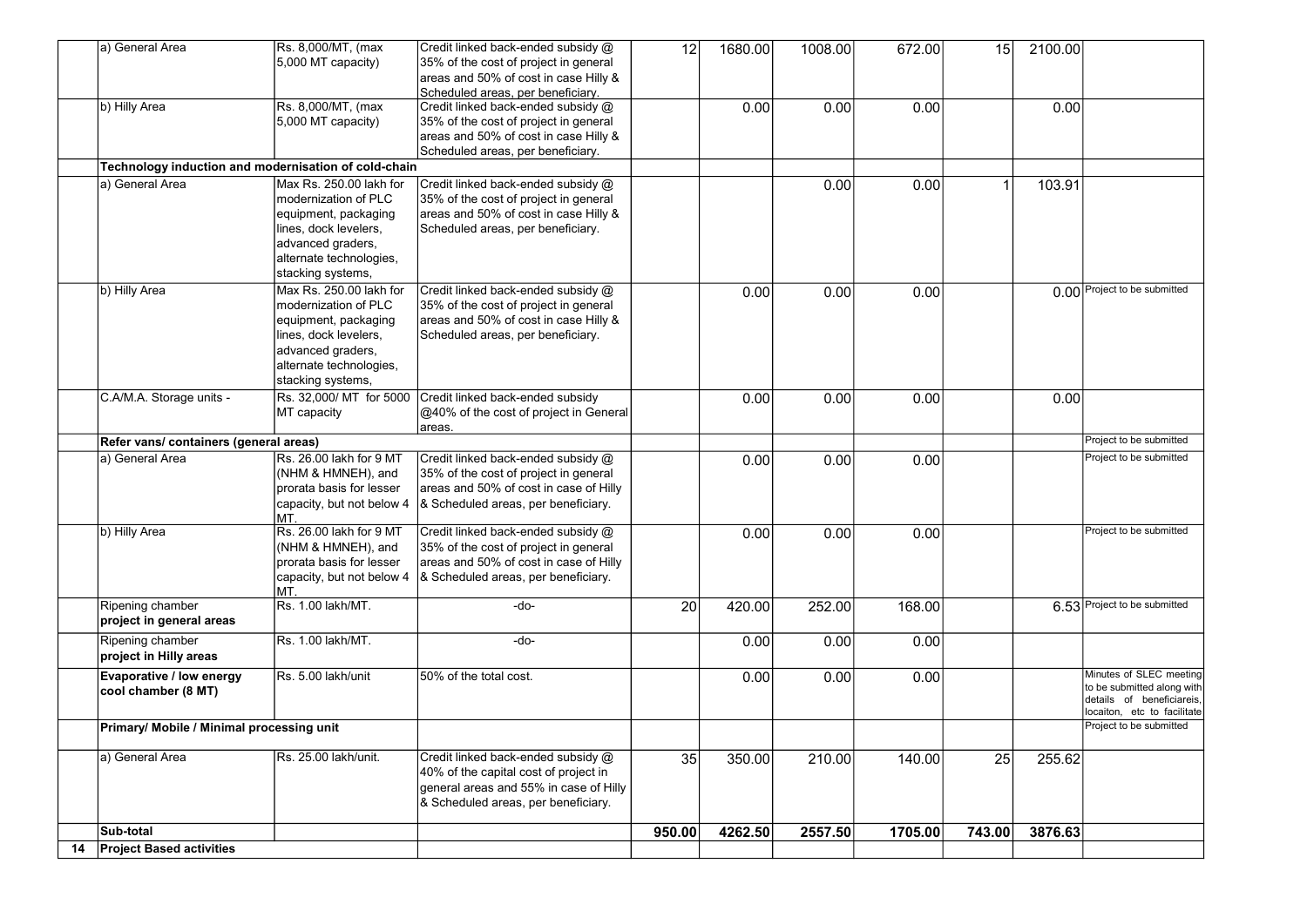|     | Integrated Supply Chain                                                         | 10% of outlay                                                                                                                                            | 50% of cost, based on project                                                                                                                             |       |        | 0.00  | 0.00              |      |                                                                       |
|-----|---------------------------------------------------------------------------------|----------------------------------------------------------------------------------------------------------------------------------------------------------|-----------------------------------------------------------------------------------------------------------------------------------------------------------|-------|--------|-------|-------------------|------|-----------------------------------------------------------------------|
| -ii | proposal.<br>Integrated Cold Chain Supply System                                |                                                                                                                                                          |                                                                                                                                                           |       |        |       |                   |      |                                                                       |
|     | a) General Area                                                                 | Project Based. Project<br>should comprise of<br>minimum two<br>components listed under<br>C.1 to C.13 above,<br>with maximum cost of<br>Rs. 600.00 lakh. | Credit linked back-ended subsidy @<br>35% of the cost of project in general<br>areas and 50% of cost in case Hilly &<br>Scheduled areas, per beneficiary. |       |        | 0.00  | 0.00              | 0.00 |                                                                       |
|     | b) Hilly Area                                                                   | Project Based. Project<br>should comprise of<br>minimum two<br>components listed under<br>C.1 to C.13 above,<br>with maximum cost of<br>Rs. 600.00 lakh. | Credit linked back-ended subsidy @<br>35% of the cost of project in general<br>areas and 50% of cost in case Hilly &<br>Scheduled areas, per beneficiary. |       | 0.00   | 0.00  | 0.00              | 0.00 |                                                                       |
| iii | <b>Food processing units</b>                                                    | Rs. 800 lakh/unit                                                                                                                                        | Credit linked back ended capital<br>investment assistance of 50% of cost<br>in the States of J&K, Himachal and<br>Uttarakhand                             |       | 0.00   | 0.00  | 0.00              | 0.00 |                                                                       |
| iv  | Centre of Excellence                                                            | Rs.1000.00 lakh/ centre                                                                                                                                  | 100% of cost to public sector. This<br>can be established through bi-lateral<br>co-operation also.                                                        |       |        |       |                   |      |                                                                       |
| 15  | Human Resource Development (HRD)                                                |                                                                                                                                                          |                                                                                                                                                           |       |        |       |                   |      |                                                                       |
|     | Skill Development                                                               |                                                                                                                                                          |                                                                                                                                                           |       | 0.00   | 0.00  | 0.00              |      | 0.00 Rs.16420/ farmer for<br>200 hours training<br>(100% of the cost) |
|     | HRD for Supervisors &<br>Entrepreneurs                                          | Rs. 20.00 lakh / unit                                                                                                                                    | 100% of the cost in first year.<br>In<br>subsequent years, cost of<br>infrastructure not to be claimed.                                                   |       | 0.00   | 0.00  | 0.00              | 0.00 |                                                                       |
|     | <b>HRD</b> for Gardeners                                                        | Rs. 15.00 lakh / unit                                                                                                                                    | 100% of the cost.                                                                                                                                         |       | 0.00   | 0.00  | 0.00              | 0.00 |                                                                       |
|     |                                                                                 | <b>Training of farmers</b>                                                                                                                               |                                                                                                                                                           |       |        | 0.00  | 0.00              |      |                                                                       |
|     | Within the State                                                                | Rs. 1000/day per farmer<br>including transport                                                                                                           | 100% of the cost.                                                                                                                                         | 15998 | 159.98 | 95.99 | 63.99             | 0.00 |                                                                       |
|     | Outside the state                                                               | Project based as per<br>lactual.                                                                                                                         | 100% of the cost.                                                                                                                                         |       |        | 0.00  | 0.00              | 0.00 |                                                                       |
|     |                                                                                 | (e) Exposure visit of farmers                                                                                                                            |                                                                                                                                                           |       |        | 0.00  | 0.00              |      |                                                                       |
|     | Outside the State                                                               | Project based as per<br>actual.                                                                                                                          | 100% of the cost.                                                                                                                                         | 1500  | 93.75  | 56.25 | 37.50             | 0.00 |                                                                       |
|     | Outside India                                                                   |                                                                                                                                                          | Rs. 4.00 lakh / participant Project Based. 100% of air/rail travel<br> cost.                                                                              |       | 0.00   | 0.00  | 0.00              |      | 0.00 Project to be submitted                                          |
|     | Training / study tour of technical staff/ field functionaries                   |                                                                                                                                                          |                                                                                                                                                           |       |        | 0.00  | 0.00              |      |                                                                       |
|     | Within the State                                                                | Rs.300/day per<br>participant plus TA/DA,<br>as admissible                                                                                               | 100% of the cost.                                                                                                                                         | 1500  | 15.00  | 9.00  | 6.00              |      | Detailed breakup to<br>be submitted                                   |
|     | Study tour to progressive<br>States/ units (group of<br>minimum 5 participants) | Rs.800/day per<br>participant plus TA/DA,<br>as admissible                                                                                               | 100% of the cost.                                                                                                                                         | 300   | 6.00   | 3.60  | $\overline{2.40}$ |      | Detailed breakup to<br>be submitted                                   |
|     | Outside India                                                                   |                                                                                                                                                          | Rs. 6.00 lakh / participant 100% of the cost on actual basis.                                                                                             | 3     | 12.00  | 7.20  | 4.80              |      | 0.00 Project to be submitted                                          |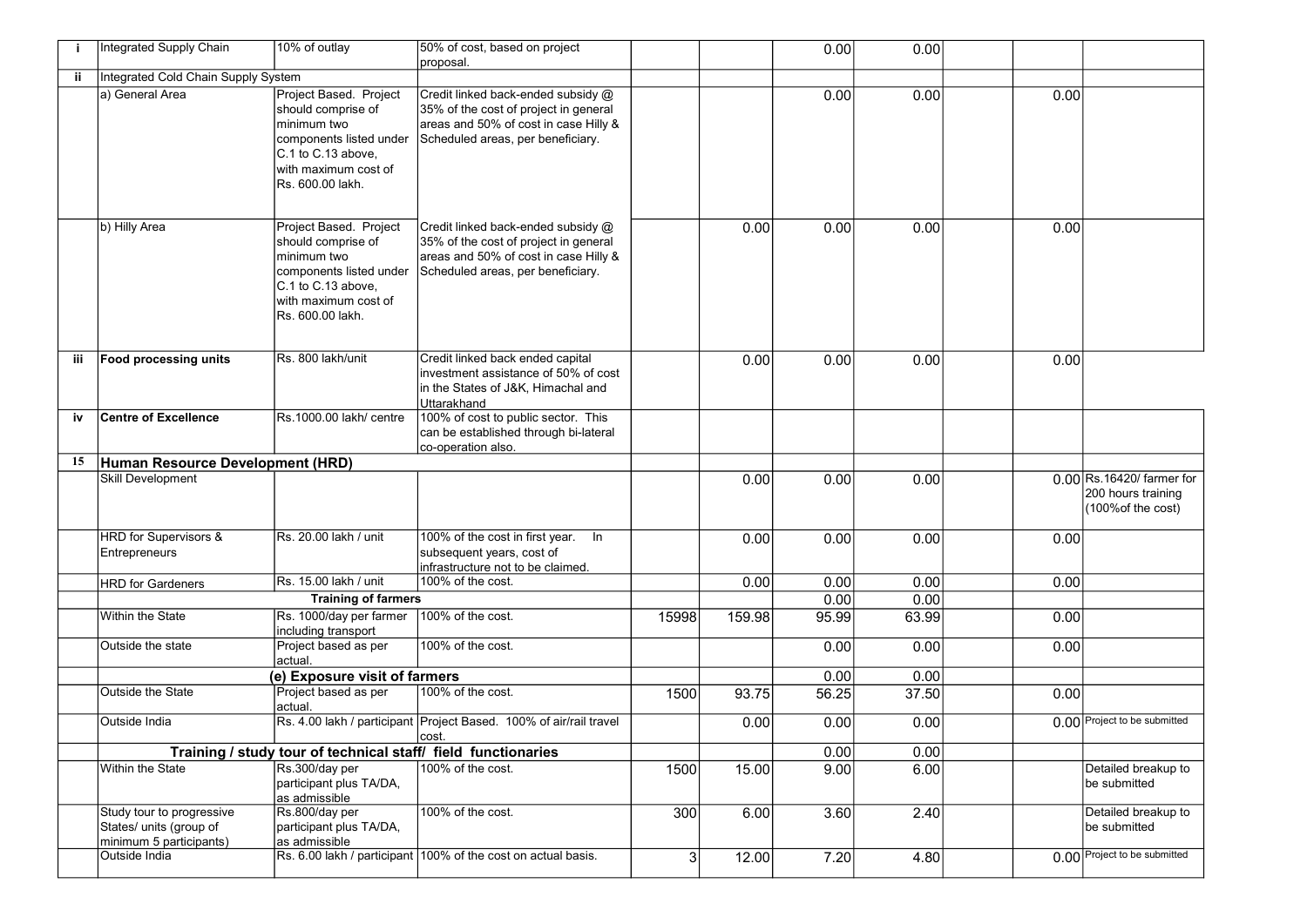|    | <b>Sub-total</b>                                                                                                                                 |                          |                                                                                                                                                                  | 19301.00        | 286.73 | 172.04 | 114.69 | $\mathbf{0}$ | 0.00    |                                                                                                                                             |
|----|--------------------------------------------------------------------------------------------------------------------------------------------------|--------------------------|------------------------------------------------------------------------------------------------------------------------------------------------------------------|-----------------|--------|--------|--------|--------------|---------|---------------------------------------------------------------------------------------------------------------------------------------------|
| 16 | Promotion of Farmer Producers As per norms issued by<br>Organization/ FPO/FIG Farmer SFAC.<br>Interest Groups of 15-20<br>farmers/20 ha, Growers |                          | As per norms issued by SFAC from<br>time to time.                                                                                                                | 20 <sub>l</sub> | 291.60 | 174.96 | 116.64 | 25           | 291.67  |                                                                                                                                             |
|    | Associations and tie up with                                                                                                                     |                          |                                                                                                                                                                  |                 |        |        |        |              |         |                                                                                                                                             |
|    | Financial Institution and                                                                                                                        |                          |                                                                                                                                                                  |                 |        |        |        |              |         |                                                                                                                                             |
| 17 | Aggregators.<br><b>ESTABLISHMENT OF MARKETING INFRASTRUCTURE</b>                                                                                 |                          |                                                                                                                                                                  |                 |        |        |        |              |         |                                                                                                                                             |
|    | Rural Markets/ Apni mandies/Direct markets                                                                                                       |                          |                                                                                                                                                                  |                 |        |        |        |              |         | Project to be submitted                                                                                                                     |
|    |                                                                                                                                                  |                          |                                                                                                                                                                  |                 |        |        |        |              |         |                                                                                                                                             |
|    | a) General Area                                                                                                                                  | Rs. 25.00 lakh           | Credit linked back-ended subsidy @<br>40% of the capital cost of project in<br>general areas and 55% in case of Hilly<br>& Scheduled areas, per beneficiary.     | 15              | 150.00 | 90.00  | 60.00  |              |         | 0.00 Project to be submitted                                                                                                                |
|    | b) Hilly Area                                                                                                                                    | Rs. 25.00 lakh           | Credit linked back-ended subsidy @<br>40% of the capital cost of project in<br>general areas and 55% in case of Hilly<br>& Scheduled areas, per beneficiary.     |                 | 0.00   | 0.00   | 0.00   |              |         | 0.00 Project to be submitted                                                                                                                |
|    | Retail Markets/ outlets (environmentally controlled)                                                                                             |                          |                                                                                                                                                                  |                 |        |        |        |              |         |                                                                                                                                             |
|    | a) General Area                                                                                                                                  | Rs. 15.00 lakh /unit     | Credit linked back-ended subsidy @<br>35% of the capital cost of project in<br>general areas and 50% in case of Hilly<br>& Scheduled areas, per beneficiary.     | 6               | 31.50  | 18.90  | 12.60  |              |         | 0.00 Minutes of SLEC meeting<br>to be submitted along with<br>details of beneficiareis.<br>locaiton, etc to facilitate<br>release of funds. |
|    | Functional Infrastructure for:                                                                                                                   |                          |                                                                                                                                                                  |                 |        |        |        |              |         |                                                                                                                                             |
|    | Collection, sorting/ grading, packing units etc.                                                                                                 |                          |                                                                                                                                                                  |                 |        |        |        |              |         |                                                                                                                                             |
|    | a) General Area                                                                                                                                  | Rs.15.00 lakh            | Credit linked back-ended subsidy @<br>40% of the capital cost of project in<br>general areas and 55 % in case of<br>Hilly & Scheduled areas, per<br>beneficiary. | 8.00            | 48.00  | 28.80  | 19.20  |              |         |                                                                                                                                             |
|    | <b>Sub-total</b>                                                                                                                                 |                          |                                                                                                                                                                  | 29.00           | 229.50 | 137.70 | 91.80  | 0.00         | 0.00    |                                                                                                                                             |
| 18 | <b>SPECIAL INTERVENTIONS</b>                                                                                                                     |                          |                                                                                                                                                                  |                 |        |        |        |              |         |                                                                                                                                             |
|    | Innovative interventions not<br>covered under any GOI<br>schemes                                                                                 | 10% of outlay            | 50% of cost, based on project<br>proposal.                                                                                                                       |                 |        | 0.00   | 0.00   |              |         |                                                                                                                                             |
|    | Chilli value chain development,                                                                                                                  | 10% of outlay            | 50% of cost, based on project<br>proposal.                                                                                                                       | 50000           | 311.00 | 186.60 | 124.40 |              | 1252.06 |                                                                                                                                             |
|    | Banana Cluster development                                                                                                                       |                          |                                                                                                                                                                  |                 |        | 0.00   | 0.00   |              |         |                                                                                                                                             |
|    |                                                                                                                                                  |                          |                                                                                                                                                                  |                 |        |        |        |              |         |                                                                                                                                             |
|    | <b>Sub-total</b>                                                                                                                                 |                          |                                                                                                                                                                  | 50000           | 311.00 | 186.60 | 124.40 | 0.00         | 1252.06 |                                                                                                                                             |
| 19 | Other Components (Awareness, Survey etc.)                                                                                                        |                          |                                                                                                                                                                  |                 |        |        |        |              |         |                                                                                                                                             |
|    | Institutional Strengthening,<br>hire/purchase of vehicles,<br>hardware/software                                                                  | Project based            | 100% assistance.                                                                                                                                                 |                 |        | 0.00   | 0.00   |              |         |                                                                                                                                             |
|    | Seminars, conferences, workshops, exhibitions, Kisan                                                                                             |                          |                                                                                                                                                                  |                 |        |        |        |              |         |                                                                                                                                             |
|    | International level                                                                                                                              | Rs. 7.50 lakh per event. | 100% of cost per event of 4 days, on<br>pro rata basis.                                                                                                          |                 | 0.00   | 0.00   | 0.00   |              | 0.00    |                                                                                                                                             |
|    | National level                                                                                                                                   | Rs. 5.00 lakh per event. | 100% of cost per event of two days.                                                                                                                              |                 | 0.00   | 0.00   | 0.00   |              | 0.00    |                                                                                                                                             |